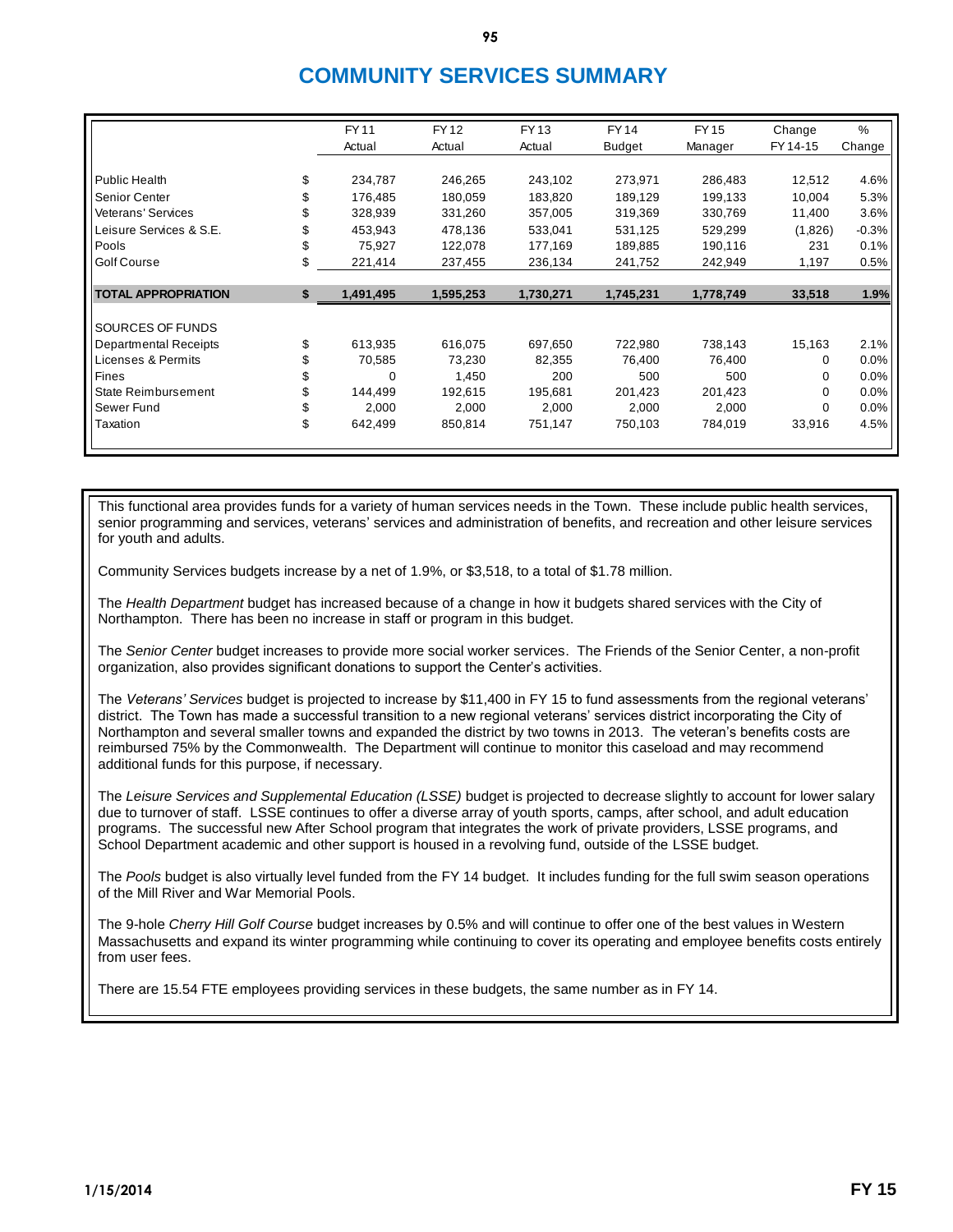

**MISSION STATEMENT:** To promote the health and wellbeing of the Amherst community, while working to eliminate health disparities. The work of the Amherst Health Department is organized into six major service areas:

- Access to Health Care: work to provide a means for all residents to access and receive appropriate health care.
- Infectious Disease Control: investigation and containment of food-borne and communicable diseases.
- Disease Prevention and Health Promotion: promote the conditions necessary to acquire maximum good health for all community residents.
- Environmental Health: enforcement of State Sanitary Code and Regulations and the state Food Code to ensure healthy, safe environments and food.
- Health Policy: develop regulations to implement state statues and to promote healthy conditions.
- Emergency Preparedness: develop an effective public health emergency response system and a corps of volunteers to provide surge capacity.

## **RECENT ACCOMPLISHMENTS & CURRENT CHALLENGES:**

### **Accomplishments**

- Met with regional and state groups to monitor the development and provide comment on Medical Marijuana Regulations.
- Partnered with Cooley Dickinson Hospital to ensure sharps disposal programming continues and remains sustainable. This program provides a means for residents to dispose of used needles and syringes at the Health Department and Transfer Station in conjunction with state law requirements that these items not be disposed of in household trash.
- Participated in the Safe and Healthy Neighborhoods Working Group, developing Rental Regulations to improve Amherst neighborhoods.
- Continued prioritization of code enforcement in partnership with Fire, Inspections, and Police staff has resulted in a decrease in upholstered furniture on porches and trash accumulation on properties and a 75% increase in housing inspections.
- Partnered with the City of Northampton to address rising West Nile Virus and Eastern Equine Encephalitis presence in Western Massachusetts, through mosquito testing, surveillance, and public education.
- Education forum held for Chinese and Spanish speaking food handlers about safe food handling procedures. Project funded by the FDA.
- Developed and mailed Emergency Preparedness Pamphlet for Town residents in conjunction with Fire and IT Departments.
- Health Inspector has moved his office to the Inspections Department to facilitate communication among staff and between landlords and Town staff, as the Town's Rental Regulations are implemented.

### **Challenges**

- Increase in amount of time spent on TB prevention and control.
- Increase in number of Farmers' Market vendors and requests to sell prepared foods.
- With the departmental shift to prioritize code enforcement, the ability to perform health education and outreach has been diminished. Capability of performing routine business inspections in a timely manner has diminished, with the decrease in response time to complaints.
- Decrease in routine food establishment inspections from 4 to 2 times per year, has resulted in longer inspection times, however, there is no increase in violations.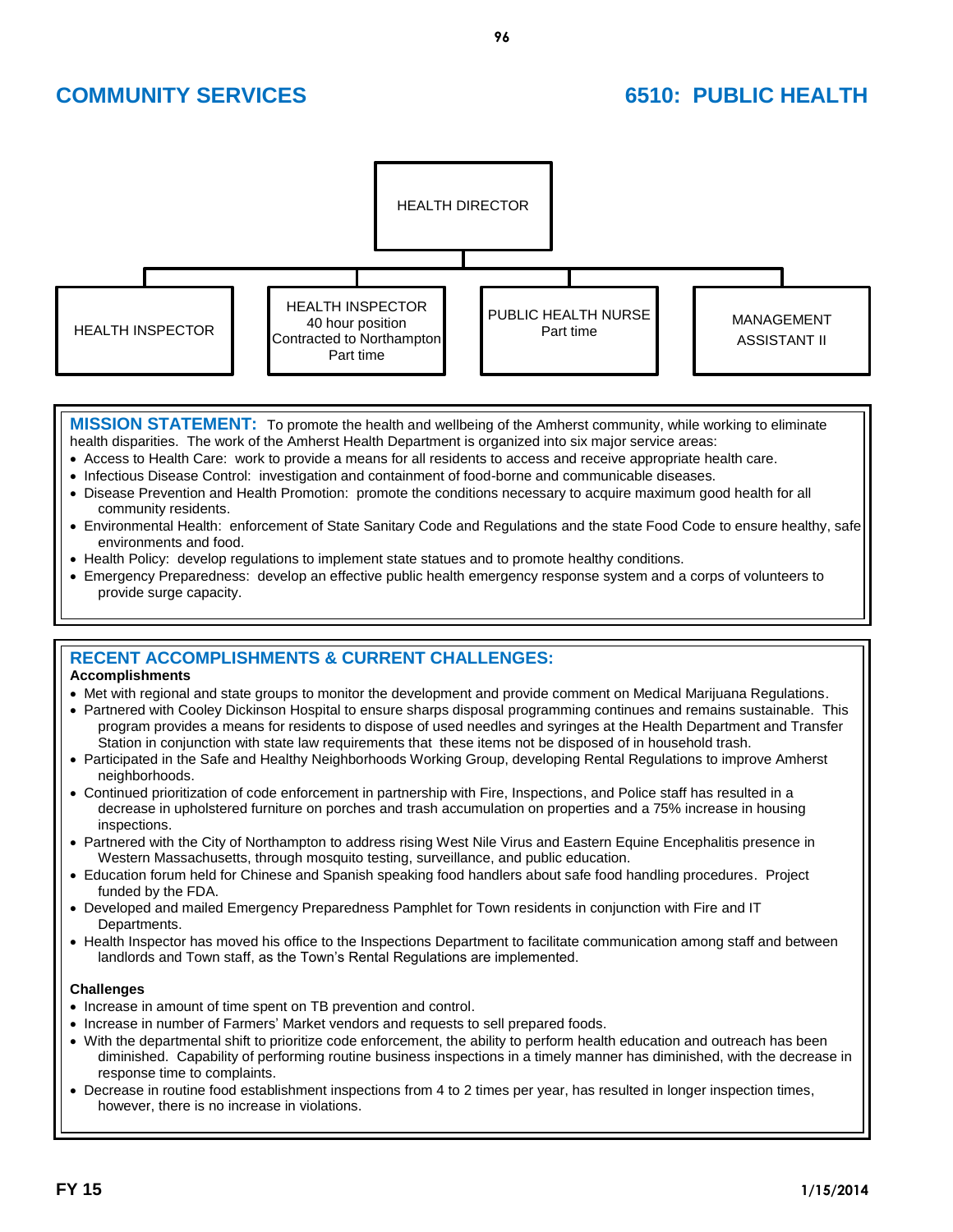## **LONG RANGE OBJECTIVES:**

- To promote the public's health by partnering and consulting with other Town departments and schools, higher education institutions, and human service agencies.
- To improve health services for underserved and high risk populations.

- To monitor and assess the community impact of the implementation of the MA Department of Public Health's Medical Marijuana regulations as they relate to Medical Marijuana Dispensaries and growing operations as well as home cultivation and their potentially adverse effect on dwellings.
- To create efficiencies and streamline communication with landlords and business owners when enforcing the sanitary code in rental buildings and approving food service establishment plans.
- To work with other departments, towns, the schools, higher education institutions, and regional agencies to continue to improve plans for public health emergency response.

| <b>SERVICE LEVELS</b>                                            | FY 09                   | <b>FY 10</b>   | <b>FY 11</b>   | <b>FY 12</b>   | <b>FY 13</b>   |
|------------------------------------------------------------------|-------------------------|----------------|----------------|----------------|----------------|
|                                                                  | <b>Actual</b>           | <b>Actual</b>  | <b>Actual</b>  | <b>Actual</b>  | <b>Actual</b>  |
| <b>Community Health Planning and Promotion</b>                   |                         |                |                |                |                |
| Sponsor Local/ Regional Educational Programs                     | 15                      | 8              | $\overline{2}$ | 2              | 1              |
| <b>Grants Applied For</b>                                        | 7                       | 5              | $\overline{2}$ | 4              | $\overline{2}$ |
| <b>Grants Administered</b>                                       | 8                       | 9              | 4              | 8              | 6              |
| <b>Infectious Disease Control</b>                                |                         |                |                |                |                |
| Tuberculosis Screening/prevention                                | 48                      | 10             | 24             | 14             | 10             |
| Influenza/Pneumonia/Tetanus Vaccines                             | 380/32/8                | 6,352/23/8     | 471/2/10       | 495/16/14      | 570/10/10      |
| <b>Investigation of Communicable Diseases</b><br>Permits issued: | 80                      | 65             | 38             | 65             | 73             |
| Food Handling (includes Temp & Mobile) 217                       |                         | 158            | 200            | 195            | 204            |
| Catering                                                         | 14                      | 12             | 6              | 12             | 15             |
| <b>Bakery</b>                                                    | 11                      | 9              | 8              | 5              | 6              |
| <b>Body Arts Establishment</b>                                   | 4                       | $\overline{c}$ | $\overline{c}$ | $\overline{c}$ | $\overline{c}$ |
| Frozen Food                                                      | $\overline{\mathbf{4}}$ | 3              | 4              | 4              | 5              |
| Retail                                                           | 26                      | 20             | 18             | 19             | 17             |
| Pools                                                            | 18                      | 14             | 17             | 17             | 15             |
| Tanning                                                          | $\overline{2}$          | 3              | 3              | 1              | $\mathbf{1}$   |
| Motels/B&B's                                                     | 13                      | 11             | 14             | 12             | 11             |
| Garbage/Offal                                                    | 15                      | 8              | 19             | 14             | 15             |
| Septic Plans                                                     | 17                      | 16             | 19             | 18             | 14             |
| <b>Recreation Camp</b>                                           | 17                      | 26             | 22             | 25             | 38             |
| <b>Installers</b>                                                | 5                       | 12             | 10             | 6              | 6              |
| Inspections completed:                                           |                         |                |                |                |                |
| Food Handling                                                    | 405                     | 393            | 303            | 284            | 300            |
| <b>Farmers Market</b>                                            |                         |                | 123            | 120            | 108            |
| <b>Temporary Food</b>                                            |                         |                | 93             | 121            | 102            |
| Catering                                                         | 20                      | 16             | 9              | 8              | 10             |
| <b>Bakery</b>                                                    | 29                      | 27             | 21             | 16             | 18             |
| <b>Body Arts</b>                                                 | 5                       | 4              | $\overline{2}$ | 2              | 2              |
| Frozen Food                                                      | 10                      | 10             | 10             | 10             | 9              |
| Retail                                                           | 55                      | 45             | 40             | 19             | 18             |
| Pools                                                            | 18                      | 22             | 14             | 31             | 28             |
| Tanning                                                          | 6                       | 6              | 4              | $\overline{c}$ | $\overline{2}$ |
| Motels/B&B's                                                     | 14                      | 16             | 12             | 13             | 12             |
| <b>Percolation Test</b>                                          | 16                      | 23             | 32             | 12             | 13             |
| Septic System Finals                                             | 16                      | 16             | 19             | 12             | 15             |
| Septic System - Title V                                          | 22                      | 21             | 23             | 27             | 29             |
| Continued on Next Page.                                          |                         |                |                |                |                |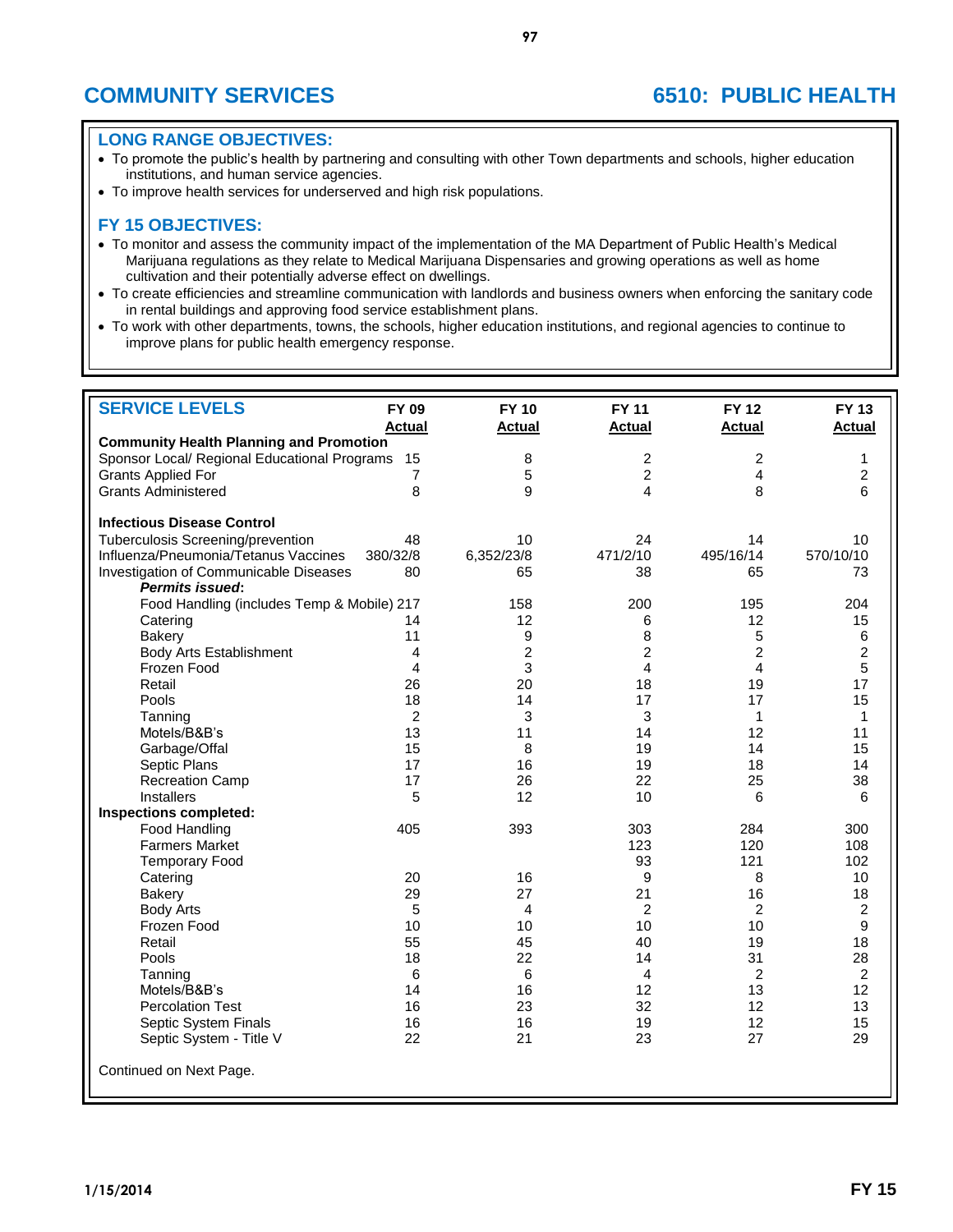| <b>FY 09</b><br><b>Actual</b> | <b>FY 10</b><br><b>Actual</b>                                                              | <b>FY 11</b><br><b>Actual</b> | <b>FY 12</b><br><b>Actual</b> | <b>FY 13</b><br>Actual |
|-------------------------------|--------------------------------------------------------------------------------------------|-------------------------------|-------------------------------|------------------------|
| 72                            | 63                                                                                         | 81                            | 40                            | 59                     |
|                               | 5                                                                                          |                               |                               | $\overline{c}$         |
|                               | 6                                                                                          | 14                            | 10                            | 2                      |
|                               |                                                                                            |                               |                               |                        |
| 100                           | 96                                                                                         | 71                            | 99                            | 176                    |
| 69                            | 65                                                                                         | 94                            | 47                            | 60                     |
|                               |                                                                                            |                               |                               |                        |
|                               | 21                                                                                         | 20                            | 20                            | 20                     |
| 4                             | 0                                                                                          |                               | 39                            | 37                     |
| 15                            | 12                                                                                         | 9                             | 11                            | 5                      |
|                               |                                                                                            |                               | 11                            | 7                      |
|                               |                                                                                            |                               |                               |                        |
|                               |                                                                                            |                               |                               |                        |
|                               | Safe and Healthy Neighborhoods Inspections:<br>Licenses Issued to Sell Tobacco Products 21 |                               |                               |                        |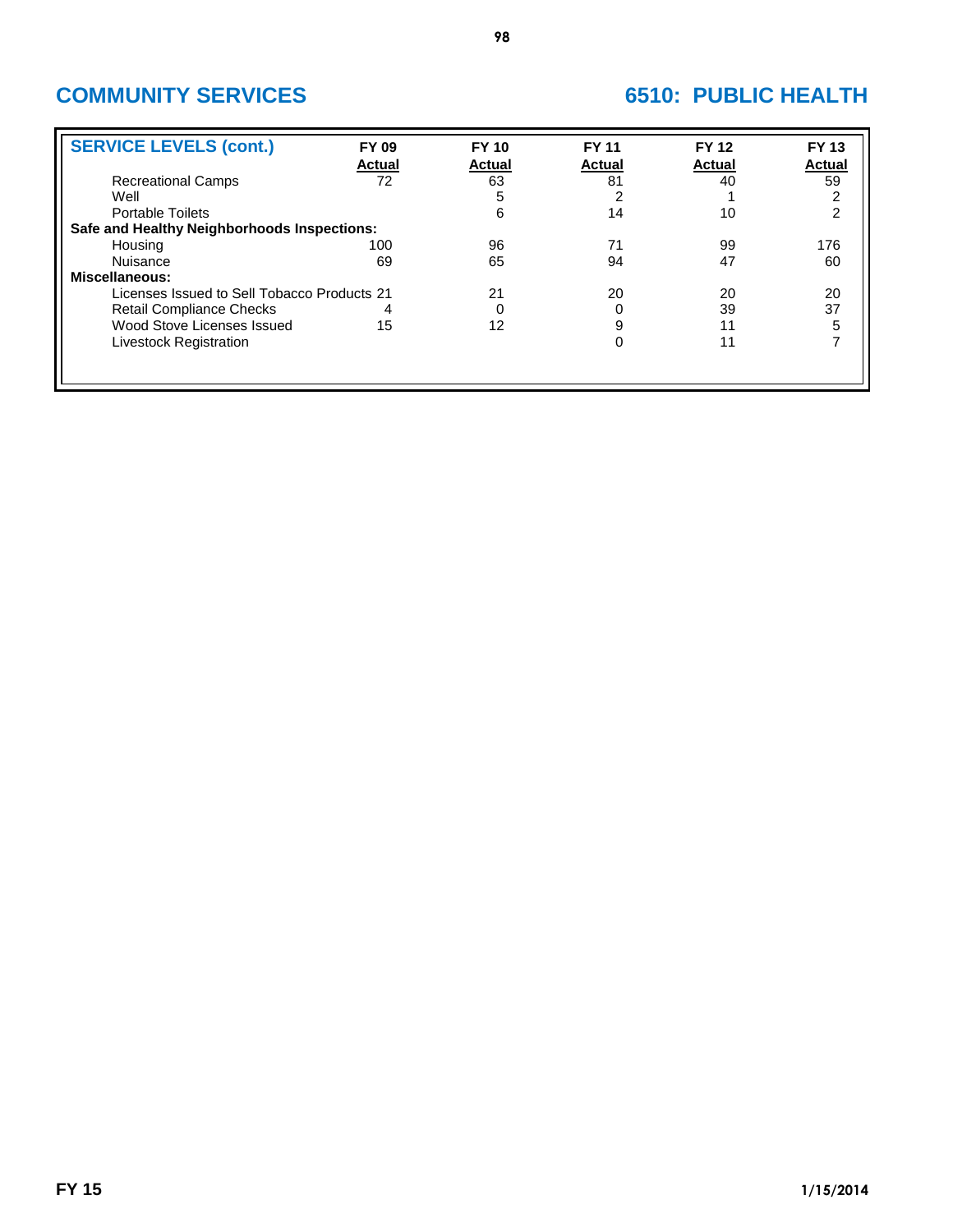|                                   | <b>FY11</b>    | <b>FY12</b> | <b>FY13</b> | <b>FY14</b>   | <b>FY15</b> | Change     | Percent  |
|-----------------------------------|----------------|-------------|-------------|---------------|-------------|------------|----------|
|                                   | Actual         | Actual      | Actual      | <b>Budget</b> | Manager     | FY 14 - 15 | Change   |
|                                   |                |             |             |               |             |            |          |
| <b>Personnel Services</b>         | \$<br>228,110  | 241.878     | 238,319     | 265,941       | 278,453     | 12,512     | 4.7%     |
| <b>Operating Expenses</b>         | \$<br>6,677    | 4,387       | 4,784       | 8,030         | 8,030       | $\Omega$   | 0.0%     |
| Capital Outlay                    | \$<br>0        | 0           | 0           | 0             | 0           | 0          | 0.0%     |
|                                   |                |             |             |               |             |            |          |
| <b>TOTAL APPROPRIATION</b>        | \$<br>234,787  | 246,265     | 243,103     | 273,971       | 286,483     | 12,512     | 4.6%     |
|                                   |                |             |             |               |             |            |          |
| SUPPLEMENTAL INFORMATION          |                |             |             |               |             |            |          |
| <b>Employee Benefits</b>          | \$<br>167,708  | 151,663     | 164,895     | 169,292       | 145,103     | (24, 189)  | $-14.3%$ |
| <b>Capital Appropriations</b>     | \$<br>0        | 0           | 0           | $\Omega$      | 0           | $\Omega$   | 0.0%     |
|                                   |                |             |             |               |             |            |          |
| TOTAL DEPARTMENT COST             | \$<br>402,495  | 397,928     | 407,998     | 443,263       | 431,586     | (11, 677)  | $-2.6%$  |
|                                   |                |             |             |               |             |            |          |
| SOURCES OF FUNDS                  |                |             |             |               |             |            |          |
| Env. Health Serv.                 | \$<br>76,558   | 82,558      | 82,355      | 76,400        | 76,400      | 0          | 0.0%     |
| Housing Inspections               | \$<br>2,995    | 2,985       | 3,060       | 2,500         | 2,500       | 0          | 0.0%     |
| Sewer Fund                        | \$<br>2,000    | 2,000       | 2,000       | 2,000         | 2,000       | 0          | 0.0%     |
| Comm. Health Serv.                | \$<br>0        | $\Omega$    | 41          | 100           | 100         | 0          | 0.0%     |
| Violations                        | \$<br>$\Omega$ | 1,450       | 200         | 500           | 500         | $\Omega$   | 0.0%     |
| <b>Sanitarian Shared Services</b> | \$<br>26.676   | 29,120      | 0           | 25,271        | 40,434      | 15,163     | 60.0%    |
| Taxation                          | \$<br>153,234  | 157,272     | 155,447     | 192,471       | 204,983     | 12,512     | 6.5%     |
|                                   |                |             |             |               |             |            |          |
| <b>POSITIONS</b>                  |                |             |             |               |             |            |          |
| Full Time                         | 4.00           | 4.00        | 4.00        | 4.00          | 4.00        | 0.00       |          |
| Part Time With Benefits           | 0.00           | 0.00        | 0.00        | 1.00          | 1.00        | 0.00       |          |
| <b>Full Time Equivalents</b>      | 4.00           | 4.00        | 4.00        | 4.54          | 4.54        | 0.00       |          |
|                                   |                |             |             |               |             |            |          |

## **MAJOR COMPONENTS:**



Personnel Services include salaries for the director, an assistant sanitarian, a health inspector (shared with Northampton), a full time secretary and a part time nurse.

Health Supplies and Programs includes printing and advertising, dues and subscriptions, \$5,280 for auto allowance for inspectors, and for materials necessary to conduct health programs and clinics.

## **SIGNIFICANT BUDGET CHANGES:**

Personal Services increase because of a change in the method of sharing a health inspector and a public health nurse with the City of Northampton. Previously, Amherst paid for the health inspector and Northampton paid for the nurse, with each community getting half the time and services of each employee. In mid-FY14 this arrangement changed. Now Amherst continues to employ the health inspector and share his time with Northampton, which reimbursed Amherst for half the salary and benefit costs. Amherst employs the part-time nurse. The FY15 budget reflects the full year cost of the nurse.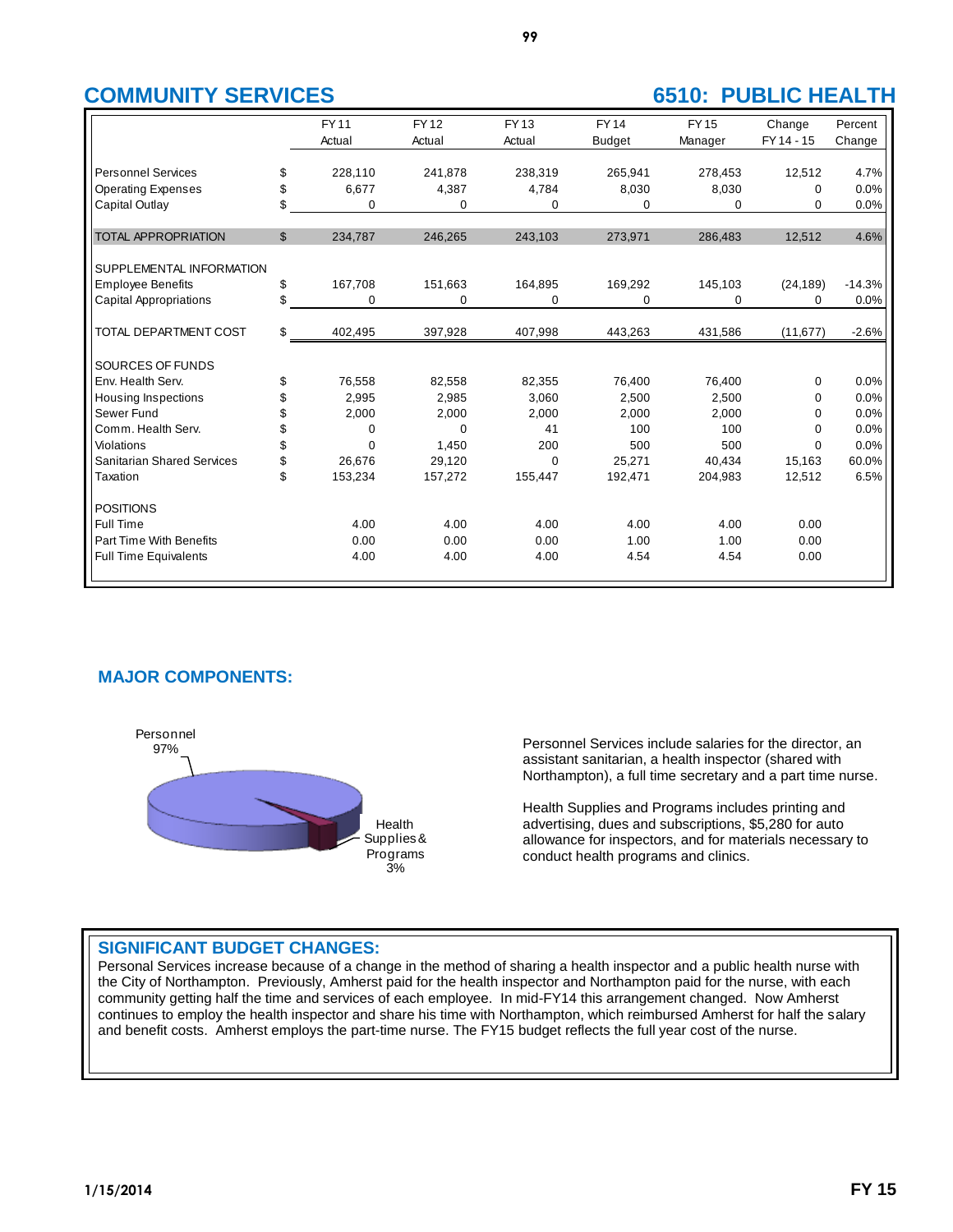

**MISSION STATEMENT:** To improve the quality of life of seniors in the Amherst area by developing programs to provide intellectual stimulation, improved strength, health and nutrition, socialization, and financial security. To provide a clean, comfortable, and welcoming meeting place and programs that are compatible with the complete range of physical, psychosocial, and financial capabilities.

## **RECENT ACCOMPLISHMENTS & CURRENT CHALLENGES:**

## **Accomplishments**

- Through a combination of community donations and grant funding, the Senior Center has added a 19-hour-a-week program director to aid our full-time assistant director/social worker. In FY 13 this licensed and certified social worker made home visits and absorbed management of many time-consuming new and ongoing cases.
- A seven-passenger mini-van was purchased in November 2013 with Friends monies. It is used weekly for picking up food from local merchants for the Wednesday bread and produce free give-away program and also several times a week for making home visits to elders in need, giving emergency rides to elders, delivering meals, and transporting small groups to meetings. While it is insured by the Town, maintenance and fuel are being paid by the Friends, with special help from the Senior Travel Club.
- An "At-Risk Data Base" of approximately 100 seniors who may need help in the event of a major storm or power outage was started in 2012 and continues to be added to by the Center's social work staff. The Amherst Senior Center in partnership with the Amherst S.A.L.T. Council, the Amherst Police Department, University of Massachusetts Office of External Relations, the Northwestern District Attorney's Office, and the Hampshire Sheriff's Office produced 300 "Emergency Grab and Go" bags, which continue to be distributed to elders who get home delivered meals and others in the community at risk.
- A new health service was added to the list of clinics offered at low cost at the Amherst Senior Center. "The Traveling Tooth Fairy," Marcie Foreman, provides reduced fee cleanings monthly at the Center. She brings her own chair and equipment and the low cost of \$53 has enabled many people to finally afford cleanings. Wellness "scholarships" to lower the cost further for this and all the Center's clinics are available to Amherst residents 60+ who are low-income, thanks to the Friends of the Amherst Senior Center.
- The Senior Center's Convalescent Equipment Loan Closet, which was renovated in 2012, now is staffed by a volunteer physical therapist who can identify donated prescription equipment and dispense it in a useful and efficient manner. She can adjust the standard convalescent equipment to the user. A spreadsheet was created to keep track of equipment in short supply. In FY 13, 162 people borrowed 209 items. The community continues to be very generous and \$17,193 worth of equipment was donated in this fiscal year.
- In FY 12, The COA's Long-Range Planning sub-committee developed information on the type of new senior center it would like to see built, including building size, site size and location, the specialized rooms that would be needed and the building configuration. This information was presented to the Town Manager.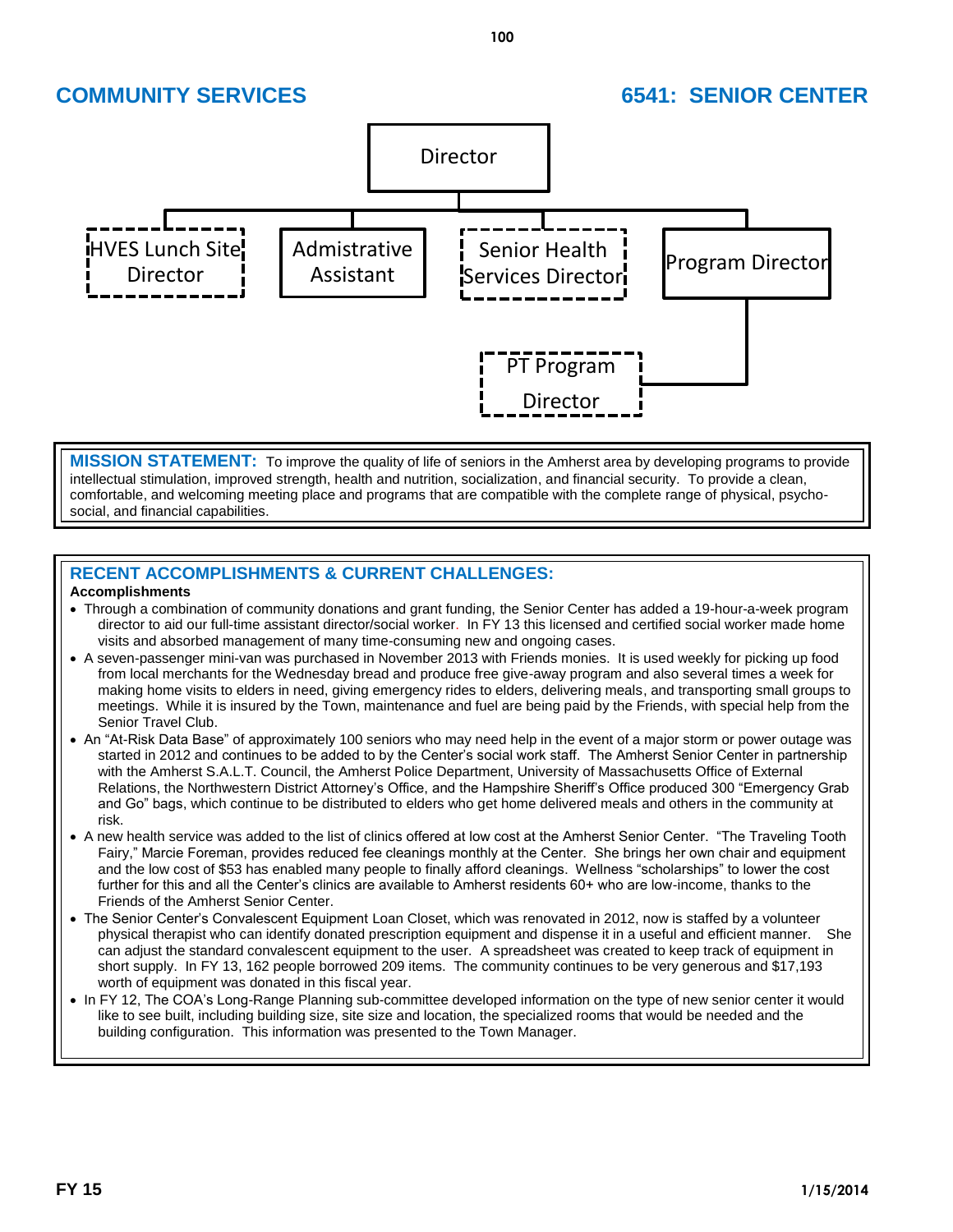# **COMMUNITY SERVICES 6541: SENIOR CENTER**

## **RECENT ACCOMPLISHMENTS & CURRENT CHALLENGES: (continued)**

- Thanks to an annual \$10,000 donation from Amherst resident Dorothy Gavin, for 15 years Senior Health Services has been able to provide a twice weekly FREE walk-in clinic at the Bangs Community Center for Amherst area seniors. In FY 09, thanks to additional grants from Cooley Dickinson Hospital and The Amherst Club, weekly outreach clinics were begun at the Ann Whalen and Clark House housing for the elderly. These outreach clinics have been hugely popular, but additional funding is needed, as support money was depleted in FY 13. The Friends of the Amherst Senior Center have agreed to provide funding in FY 14 so the outreach can be continued; other grants are being sought.
- Senior Health Services Outreach hours at the Ann Whalen Apartments and Clark House for the registered nurse were begun in 2008 thanks to a \$5,000 grant from Cooley Dickinson Hospital. One clinic has been held in each building weekly and has proven to be hugely popular. This Outreach money was depleted in FY 13 and the Friends of the Amherst Senior Center agreed to provide funds in FY 14 so the outreach can be continued.
- The Tax Work-Off Plan enables seniors (60 and above), whose primary residence is in Amherst and who meet the eligibility guidelines, to work in a Town department and receive up to a \$1,000 abatement on their property taxes per fiscal year. The work performed by Tax Work-Off participants does not replace any Town positions. Presently all 35 slots in the program are full and there is a wait list of 4 eligible seniors. During FY 13 participants worked in the following departments: Senior Center, Jones Library, Munson Library, Leisure Services, Treasurer/Collectors, and Town Clerk's offices. The grand total hours worked by all 35 participants was 3,474 hours with 15 of the participants donating a total of 196 hours as they each worked beyond the needed 125 hours. For the Senior Center, 1,696, hours of the grand total was worked by 18 Tax Work-Off participants in a variety of programs at the Senior Center. Intake and placement is handled by Senior Center Social Worker, Maura Plante.
- A senior parking program launched in 2012 benefitted many volunteer and regular program participants and the program was made permanent by the Select Board in FY 13. Seniors 65 and older who reside in Amherst can purchase a sticker for \$25 for the calendar year, which allows them to park in the Boltwood surface or underground garage or in about a dozen marked spaces on the east side of the Ann Whalen Apartments. Parking is allowed for four hours daily from 8 AM until 5 PM. In 2013, a total of 131 stickers were sold.
- The Friends of the Amherst Senior Center held the fourth Annual Amherst Follies, a fundraising variety show, at Buckley Recital Hall on the Amherst College campus, raising \$2,300. Other fundraising activities included bake sales, a dinner at Bertucci's Restaurant, the annual membership solicitation in *The Senior Spirit* newsletter, and the solicitation in the Town Census mailing. COA member Joel Gordon, designed and created styluses for iPad and Smart phone users. He donated proceeds of over \$1,000 to the Friends from the sale of the styluses. The Friends raised a total of \$22,000 for the Amherst Senior Center in FY 13. In addition to funding all program needs, several big items were purchased by the Friends, including a badly needed new refrigerator, a 7-passenger used van, new more ergonomically correct classroom chairs, new furniture for the Senior Center Lounge, and a work station for the lunch site director.
- A Federal and State Grant-Funded Title III Nutrition Program is offered by the Amherst Senior Center. The meals include congregate dining and noontime meal deliveries to four different routes of homebound elders. All deliveries are made by volunteers, but the lunch site director is paid, and a \$.50/mile gas subsidy is available to drivers upon request. The money we receive from our AAA grant is at the rate of \$1.19 for each home delivered meal and supposed to cover our expenses. The big variable though, that the Senior Center has no control over, is who is approved to receive the meal — the numbers of recipients has been reduced steadily to the point that we operate in deficit most months. A number of measures are being tried to make ends meet.

## **LONG RANGE OBJECTIVES:**

- To Identify and implement programs to accommodate the changing needs of Amherst's burgeoning elder population. Between 2000 and 2010, the Federal Census showed that the number of Amherst residents 60+ increased 34.8%. By 2020 the Massachusetts Department of Elder Affairs projects (based on MISER 12/2002 projections) that the number of Amherst residents 60+ will grow by 79.2%.
- To solidify funding for a second full time social worker through a combination of grants and Town monies so more elders can be seen (particularly the homebound) instead of being triaged and subject to long waits. The COA 2010 Survey showed many of Amherst's elders are experiencing considerable anxiety about their economic futures. Nearly one-third are particularly concerned about the rising cost of housing, especially real estate taxes and 20% of people 75+ are depressed.
- To further explore the feasibility of developing a supervised sheltered day program that would provide respite for caregivers and their families. Twenty-five percent of respondents from the COA 2010 Survey serve as caregivers for another person and 40% of those giving care in Amherst find it "difficult" or "very difficult" to do so. One third of Amherst residents surveyed fear they will not be able to afford the cost of caring for a spouse.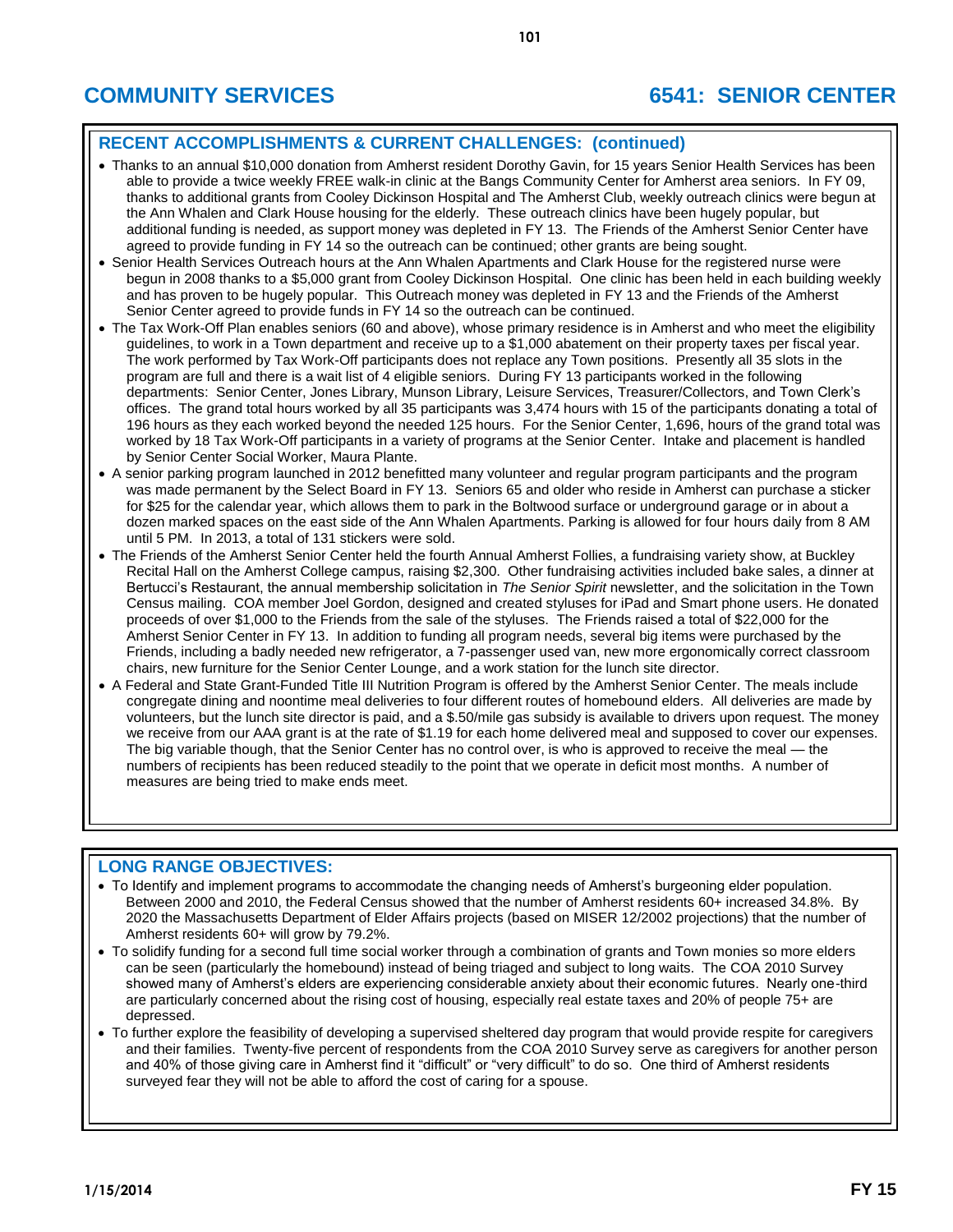# **COMMUNITY SERVICES 6541: SENIOR CENTER**

- To increase hours for the second social worker (currently 19 hours/week funded by EOEA formula grant and private fundraising by Friends of the Senior Center) with a combination of Town funds and private fundraising.
- To support the Friends of the Amherst Senior Center in its fundraising efforts to maintain senior center programs and services.
- To work with other Town human service departments to maximize use of program space in the Bangs Center.
- To strengthen communication and collaboration of the Town Elder Service Team (comprised of representatives from the Senior Center, Police, Fire, and Health Departments) to coordinate and triage services in a more timely way.
- To explore partnerships with area fitness centers and colleges so older residents can use equipment at reduced cost. If the senior center had a fitness center, 46% of Amherst seniors say they likely would use it.

| <b>SERVICE LEVELS:</b>                                                | <b>FY 11</b><br><b>Actual</b> | <b>FY 12</b><br><b>Actual</b> | <b>FY 13</b><br><b>Actual</b> |
|-----------------------------------------------------------------------|-------------------------------|-------------------------------|-------------------------------|
| <b>Nutrition</b>                                                      |                               |                               |                               |
| Congregate meals served                                               | 5,354                         | 5,285                         | 5,669                         |
| Home delivered hot supper and brown bag lunch through UMass           | 4,867                         | 6,074                         | 6,068                         |
| Home delivered hot lunch and cold plate supper through HVES           | 14,333                        | 10,805                        | 10,231                        |
| Survival Center Food Box Program                                      | 429                           | 421                           | 468                           |
| Brown Bag Program with Western Mass Food Bank                         | 979                           | 820                           | 862                           |
| <b>Emergency Food Pantry visits</b>                                   | 37                            | 29                            | 38                            |
| Participants of Wednesday Bread + Produce Program (duplicated count)  | 2,262                         | 2,007                         | 2,403                         |
| <b>Support Services</b>                                               |                               |                               |                               |
| Discounted Van Ticket Program books (20 tickets per book)             | 713                           | 736                           | 497                           |
| Friendly Visitor Program visits                                       | 740                           | 176                           | 413                           |
| Newsletters Mailed (6 x year)                                         | 18,303                        | 18,258                        | 17,903                        |
| Case Management/Advocacy visits                                       | 2,173                         | 2,179                         | 4,795                         |
| Health Benefits Counseling (SHINE) clients/visits                     | 192/225                       | 272/250                       | 177/143                       |
| Food Shopping Assistance outings                                      | 65                            | 63                            | 89                            |
| Employment Services referrals (seniors to community helpers)          | 82                            | 107                           | 150                           |
| Legal Assistance referrals (to Western Mass. Legal Services)          | 20                            | 33                            | 47                            |
| Tax Work-Off Program participants                                     | 30                            | 35                            | 35                            |
| <b>Emergency Fund Requests</b>                                        | 14                            | 2                             | 13                            |
| <b>Recreation/Education/Health Programs (participants)</b>            |                               |                               |                               |
| Cultural Events (classes, seminars, concerts)                         | 1,545                         | 1,504                         | 1,518                         |
| Recreation/Socialization                                              | 2,846                         | 2,463                         | 3,291                         |
| Health Screenings (Nursing Center, Hearing Test & BP clinics)         | 1,661                         | 1,705                         | 1,712                         |
| Health Clinics (massage, acupuncture, foot care, ear irrigation, flu) | 789                           | 993                           | 850                           |
| Community Education (discussion groups, classes)                      | 2,746                         | 2,968                         | 1,728                         |
|                                                                       |                               |                               |                               |
| <b>Volunteer Overview</b>                                             |                               |                               |                               |
| People volunteering:                                                  |                               |                               |                               |
| 5 hrs/wk. up to 19.5 hrs/wk                                           | 11                            | 7                             | 6                             |
| 1 hrs/wk up to 5 hrs/wk                                               | 54                            | 60                            | 70                            |
| 10 hrs/year up to 50 hrs/yr                                           | 148                           | 152                           | 102                           |
| Less than ten hours/yr                                                | 111                           | 122                           | 112                           |
| Total                                                                 | 325                           | 343                           | 291                           |
| Total # of Volunteer hours                                            | 13,218                        | 15,971                        | 12,581                        |
| <b>Grants Administered</b>                                            |                               |                               |                               |
| Executive Office of Elder Affairs Formula Grant                       | \$20,874                      | \$25,094                      | \$28,105                      |
| Title III Grants through Highland Valley Elder Services               |                               |                               |                               |
| 1. Title III Nutrition Program                                        | \$16,066                      | \$20,400                      | \$17,500                      |
| 2. Transportation to Doctors' Appointments                            | \$600                         | 0                             | \$600                         |
| 3. Outreach                                                           | \$4,000                       | \$3,500                       | 0                             |
| <b>Community Donations for Senior Health Services</b>                 | \$10,000                      | \$10,000                      | \$10,000                      |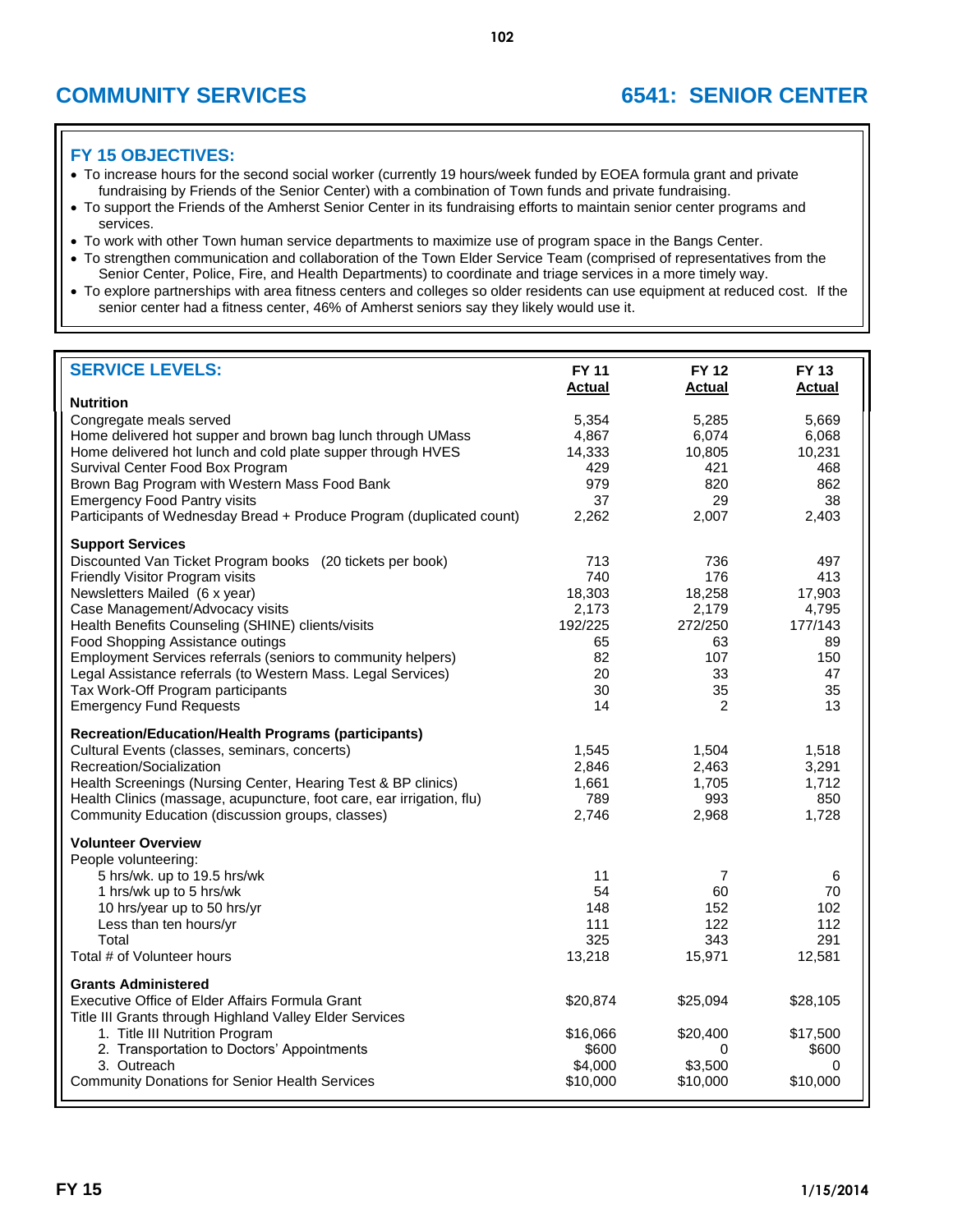# **COMMUNITY SERVICES 6541: SENIOR CENTER**

|                               |                | <b>FY11</b><br>Actual | <b>FY12</b><br>Actual | <b>FY13</b><br>Actual | <b>FY14</b><br><b>Budget</b> | <b>FY15</b><br>Manager | Change<br>FY 14 - 15 | Percent<br>Change |
|-------------------------------|----------------|-----------------------|-----------------------|-----------------------|------------------------------|------------------------|----------------------|-------------------|
| <b>Personnel Services</b>     | \$             | 175,106               | 178,709               | 182,447               | 187,769                      | 197,573                | 9,804                | 5.2%              |
| <b>Operating Expenses</b>     | \$             | 1,378                 | 1,351                 | 1,372                 | 1,360                        | 1,560                  | 200                  | 14.7%             |
| Capital Outlay                | \$             | $\Omega$              | 0                     |                       | 0                            | 0                      | 0                    | 0.0%              |
| <b>TOTAL APPROPRIATION</b>    | $\mathfrak{S}$ | 176,485               | 180,060               | 183,819               | 189,129                      | 199,133                | 10,004               | 5.3%              |
| SUPPLEMENTAL INFORMATION      |                |                       |                       |                       |                              |                        |                      |                   |
| <b>Employee Benefits</b>      | \$             | 110,442               | 107,862               | 110,575               | 113,629                      | 110,575                | (3,054)              | $-2.7%$           |
| <b>Capital Appropriations</b> | \$             | $\Omega$              | 0                     | 0                     | 0                            | $\mathbf 0$            | 0                    | 0.0%              |
| TOTAL DEPARTMENT COST         | \$             | 286,927               | 287,922               | 294,394               | 302,758                      | 309,708                | 6,950                | 2.3%              |
| SOURCES OF FUNDS              |                |                       |                       |                       |                              |                        |                      |                   |
| Grants                        | \$             | $\Omega$              | $\mathbf 0$           | $\Omega$              | $\Omega$                     | $\Omega$               | $\Omega$             | 0.0%              |
| Taxation                      | \$             | 176,485               | 180,060               | 183,819               | 189,129                      | 199,133                | 10,004               | 5.3%              |
| <b>POSITIONS</b>              |                |                       |                       |                       |                              |                        |                      |                   |
| Full Time                     |                | 3.00                  | 3.00                  | 3.00                  | 3.00                         | 3.00                   | 0.00                 |                   |
| Part Time With Benefits       |                | 0.00                  | 0.00                  | 0.00                  | 0.00                         | 0.00                   | 0.00                 |                   |
| <b>Full Time Equivalents</b>  |                | 3.00                  | 3.00                  | 3.00                  | 3.00                         | 3.00                   | 0.00                 |                   |



## **MAJOR COMPONENTS:**

Personnel Services include salaries for the Senior Center's Director, a Program Director (social worker), and an Administrative Assistant (office manager), and a part-time Program Assistant. State funding offsets \$14,000. The Administrative Assistant also has responsibility for scheduling the Munson Library which generated \$33,013 income for the Town in FY 13. The Friends of the Amherst Senior Center, a non-profit organization, provides funding to cover other expenses, as needed.

## **SIGNIFICANT BUDGET CHANGES:**

Personnel expenses have increased in order to reduce reliance on State Executive Office of Elder Affairs Formula Grant to fund an administrative staff person and instead fund that position with Town General Fund monies. The effect of this will be to allow the grant funds to be used to fund more hours for the part-time social worker, with additional generous support from the Friends of the Amherst Senior Center. The goal is to fully fund the Town administrative staff position fully over the next three years, thereby increasing EOEA formula grant funding for a second social worker hours to full time, a high priority need.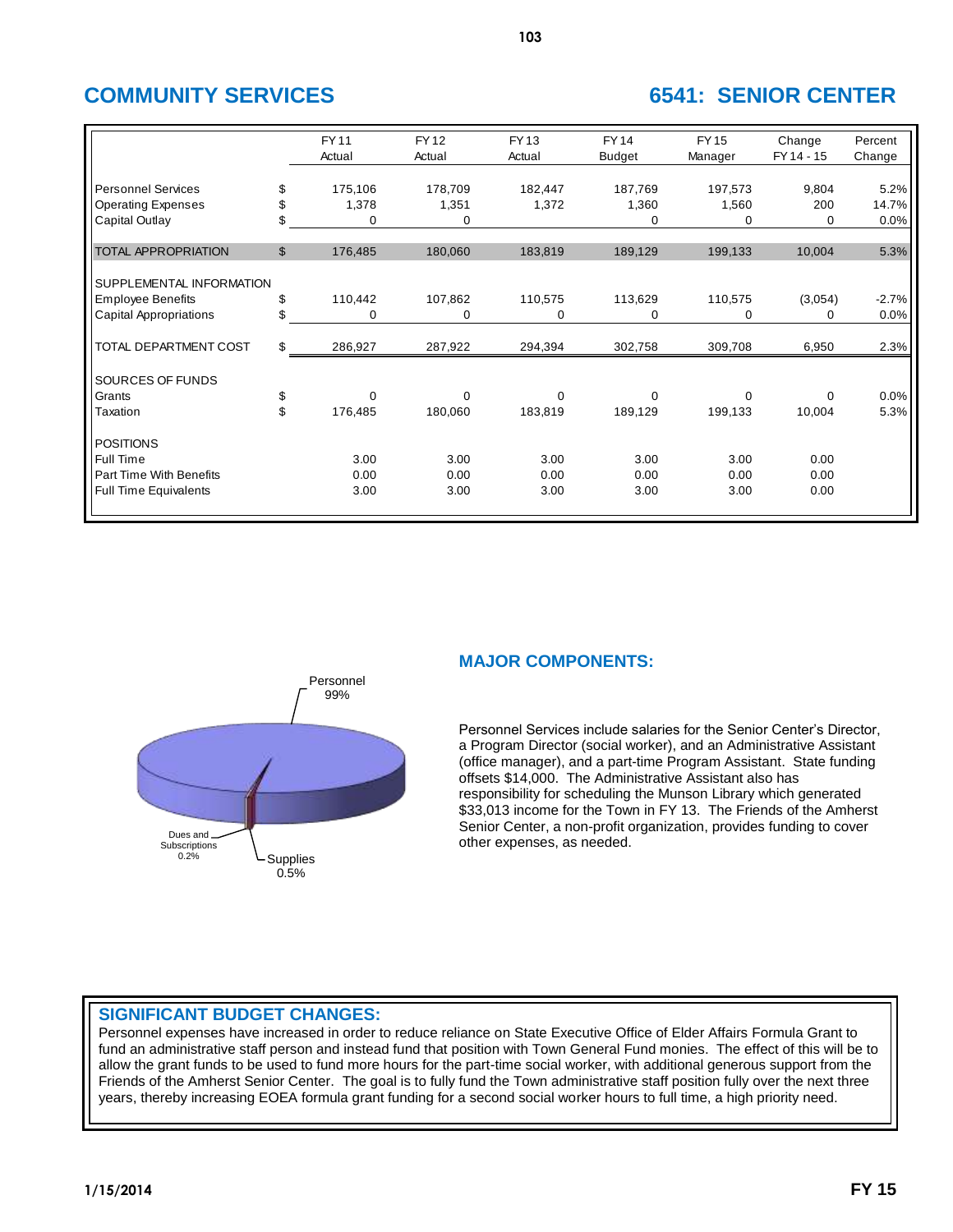## **COMMUNITY SERVICES 6543: VETERANS' SERVICES**

## **MISSION STATEMENT:**

To aid, support, and advocate for the veterans of our community and/or their dependents by identifying benefits on the local, state, and federal level and providing financial, fuel, and medical assistance to veterans and/or their dependents who are eligible under M.G.L. Ch. 115. A secondary mission is to arrange for Memorial Day and Veterans Day parades and other patriotic events. The Director is responsible for the upkeep of all veterans' graves in the Town and makes funeral arrangements for any indigent veteran who dies in Amherst.

## **RECENT ACCOMPLISHMENTS & CURRENT CHALLENGES:**

- The Veterans' Services Director's work with the Massachusetts Interagency Council on Housing and Homelessness to develop an Integrated Plan to Prevent and End Homelessness Among Veterans was completed and the plan was introduced in April 2013. The Director continues to serve on the Governor's committee and is co-chairing the Prevention Working Group which will implement the plan over the next two years in order to reach the goal. The Department has established a veteran committee within the Three County Continuum of Care, addressing the unique needs of homeless veterans and benefits that can be provided to them to keep them and their families in their homes. The Three County Continuum of Care serves Hampshire, Franklin, and Berkshire Counties. Identifying the chronically homeless veterans within Amherst and throughout our district will be done in January and February 2014. Re-housing these veterans and developing a strategic plan to prevent future episodes of homelessness will be the priority of our office in the coming year.
- Central Hampshire Veterans Services District was awarded a Community Innovation Challenge grant from the Commonwealth of Massachusetts to expand its size and services to include two new towns, Hadley and Middlefield. We are currently three quarters of the way through this grant and have been able to integrate the additional duties into our operations. There have been staffing issues around keeping coverage in all our communities, but we continue to arrange office staff for best service to all veterans and dependents within the 10 town district. We have been understaffed for most of the first half of fiscal FY 14, but in January 2014 we will be fully staffed.
- There has been a slight increase in identifying and serving our senior veteran population over the past year. New strategies are being developed to improve the outreach to this population and to get them the information necessary to improve their daily lives with the benefits they earned and which were promised to them.
- The Director and Deputy Director have continued, with the Veterans Justice Partnership a collaboration between the Northwest District Attorney's office, the VA, Soldier On, and a number of other interested parties, to meet the needs of returning veterans struggling to re-integrate into the community and finding themselves in legal trouble due to the struggles of moving from combat to community life. There are veterans who have sustained a wide variety of injuries, both physical and psychological, and who have not received appropriate treatment for those wounds. These veterans have sometimes made poor decisions out of desperation or extreme frustration with civilian systems, which in turn can get them into legal trouble. These veterans, both men and women, deserve a second chance and treatment, not incarceration. The Director is also serving on a statewide committee developing trainings for probation officers and other court personnel regarding the Valor Act, its implementation, and how to address the needs of returning veterans in the court system.

## **LONG RANGE OBJECTIVES:**

- To dramatically increase outreach to returning combat and non-combat veterans from the wars in Iraq and Afghanistan and the Global War on Terrorism. These veterans are facing a slew of issues upon their return, including red tape with the VA and Department of Defense on disability claims. The injuries of these wars are both physical and psychological. The best evidence to date suggests that about 1 in 3 Iraq veterans will face a serious psychological injury, such as depression, anxiety, or PTSD. About 1.5 million people have served in Iraq and Afghanistan, so approximately 500,000 troops are returning with combat-related psychological wounds.
- To continue to increase collaboration with other state, local, and non-profit agencies to improve the delivery of services to our veterans (DTA, ServiceNet, and Community Action).
- With an understanding that the local population of homeless individuals includes a significant portion of veterans, we will participate fully with the implementation of the newly developed Western Massachusetts Ten Year Plan to End Homelessness.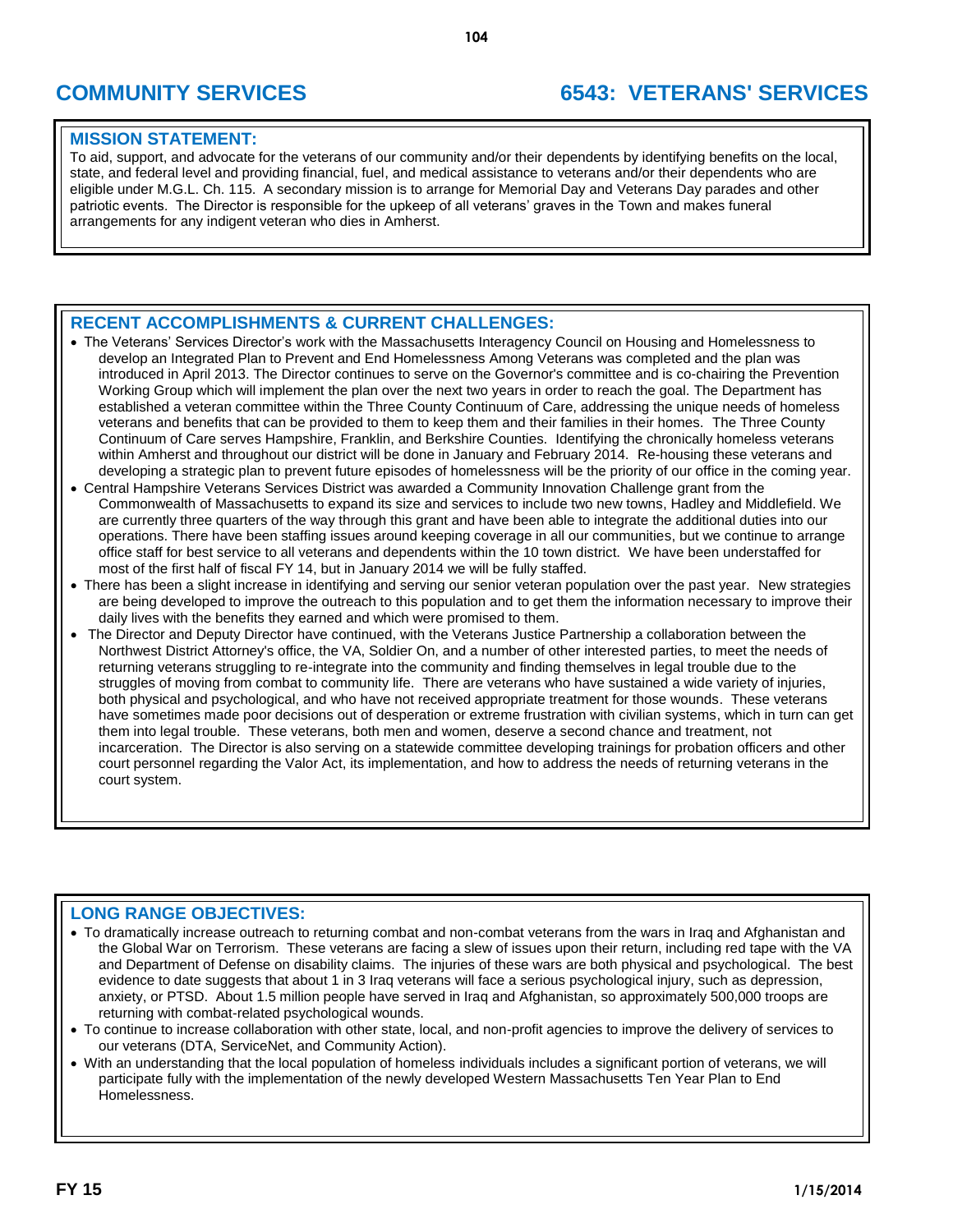- **Significantly improve outreach to our senior veterans**. The Commonwealth's Division of Veterans' Services estimates that Amherst is underserving our older veterans and/or their dependents based on our demographics. Our senior veterans, like many of their peers, are dealing with increasing medical expenses. The goal for this year will be to increase the number of senior veterans we are serving by 20%.
- **Evaluate Amherst Office Staffing.** Based on the needs of the Amherst and Pelham area residents in relation to the rest of the Central Hampshire Veterans Services District, reorganize staffing from two part-time veteran service officers to one full-time veteran service officer with administrative assistance and work study support.
- **Ceremonial Functions.** Continue to improve our Memorial Day ceremony and significantly change our Veterans Day proceedings, both in content and in the physical location and amenities we provide to mark this important date. The current location is on a slope, with terrain that is challenging for older veterans and participants especially, no shelter for inclement weather, and no seating for people with mobility challenges. We will investigate ways to make the event more accessible. To work with other departments within the Town to plan a commemorative event in regards to the placement of the Civil War tablets and the 150<sup>th</sup> anniversary of the Civil War.

| <b>SERVICE LEVELS:</b>                                                      | <b>FY 09</b><br><b>Actual</b> | <b>FY 10</b><br><b>Actual</b> | <b>FY 11</b><br><b>Actual</b> | <b>FY 12</b><br><b>Actual</b> | <b>FY 13</b><br><b>Actual</b> |
|-----------------------------------------------------------------------------|-------------------------------|-------------------------------|-------------------------------|-------------------------------|-------------------------------|
| Veterans/Dependents receiving<br>assistance<br>Veterans/Dependents assisted | 30                            | 33                            | 39                            | 42                            | 44                            |
| with VA claims<br><b>Benefits Paid Out</b>                                  |                               | 10                            | 11                            | 10                            | 16                            |
| 75% State Reimbursement                                                     | \$97,659                      | \$120.555                     | \$144.499                     | \$192.615                     | \$214,308                     |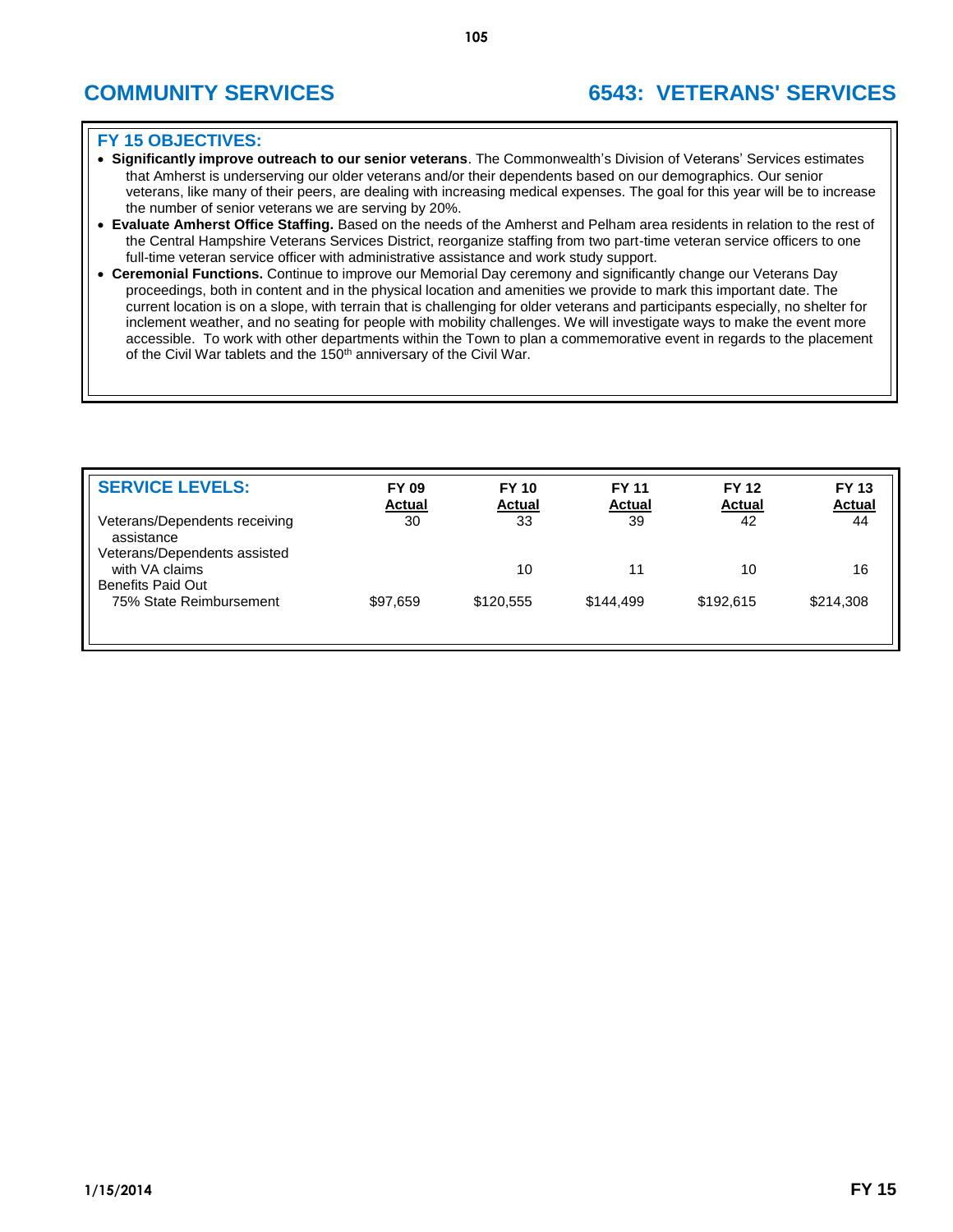## **COMMUNITY SERVICES 6543: VETERANS' SERVICES**

|                                                     |              | <b>FY11</b> | <b>FY12</b> | <b>FY13</b> | <b>FY14</b>   | <b>FY15</b> | Change       | Percent |
|-----------------------------------------------------|--------------|-------------|-------------|-------------|---------------|-------------|--------------|---------|
|                                                     |              | Actual      | Actual      | Actual      | <b>Budget</b> | Manager     | FY 14 - 15   | Change  |
|                                                     |              |             |             |             |               |             |              |         |
| <b>Personnel Services</b>                           | S            | 14,990      | 0           | 0           | $\Omega$      | 0           | $\Omega$     | 0.0%    |
| <b>Operating Expenses</b>                           |              | 56,712      | 71,208      | 73,610      | 70,569        | 81,969      | 11,400       | 16.2%   |
| Capital Outlay                                      | \$           | 0           | 0           | 0           | $\Omega$      | 0           | 0            | 0.0%    |
| Veterans' Benefits                                  | \$           | 257,238     | 260,052     | 283,395     | 248,800       | 248,800     | $\mathbf{0}$ | 0.0%    |
| <b>TOTAL APPROPRIATION</b>                          | $\mathbb{S}$ | 328,939     | 331,260     | 357,005     | 319,369       | 330,769     | 11,400       | 3.6%    |
| SUPPLEMENTAL INFORMATION                            |              |             |             |             |               |             |              |         |
| <b>Employee Benefits</b>                            | \$           | 25,546      | $\mathbf 0$ | 0           | 0             | 0           | 0            | 0.0%    |
| Capital Appropriations                              | \$           | 0           | 0           | 0           | 0             | 0           | 0            | 0.0%    |
| TOTAL DEPARTMENT COST                               | \$           | 354,485     | 331,260     | 357,005     | 319,369       | 330,769     | 11,400       | 3.6%    |
| SOURCES OF FUNDS                                    |              |             |             |             |               |             |              |         |
| <b>State Reimbursement</b><br>of Veterans' Benefits | \$           | 144,499     | 192,615     | 195,681     | 201,423       | 201,423     | 0            | 0.0%    |
| Taxation-Vet, Serv.                                 | \$           | 71,701      | 71,208      | 73,610      | 70,569        | 81,969      | 11,400       | 16.2%   |
| Taxation-Vet. Ben.                                  | \$           | 112,739     | 67,437      | 87,714      | 47,377        | 47,377      | 0            | 0.0%    |
| <b>POSITIONS</b>                                    |              |             |             |             |               |             |              |         |
| Full Time                                           |              | 0.00        | 0.00        | 0.00        | 0.00          | 0.00        | 0.00         |         |
| Part Time With Benefits                             |              | 0.60        | 0.00        | 0.00        | 0.00          | 0.00        | 0.00         |         |
| <b>Full Time Equivalents</b>                        |              | 0.60        | 0.00        | 0.00        | 0.00          | 0.00        | 0.00         |         |

## **MAJOR COMPONENTS:**



Assessment paid to the Central Hampshire Veterans' Services district.

Benefits include funds for cash, rental and medical assistance for qualifying veterans.

## **SIGNIFICANT BUDGET CHANGES:**

Operating expenses increase to match revised assessments from the regional veterans' service district.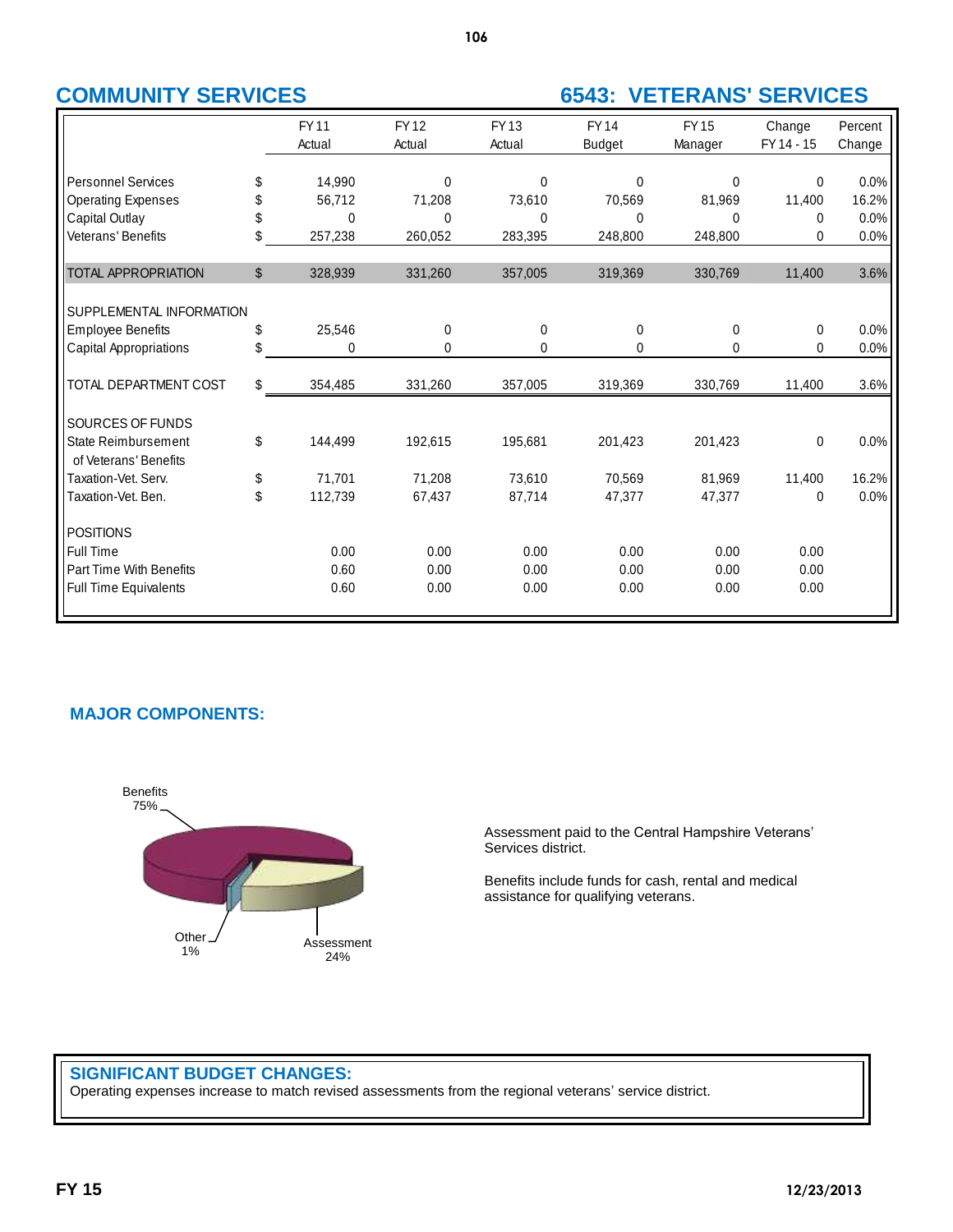## **6630: LEISURE SERVICES & COMMUNITY SERVICES SUPPLEMENTAL EDUCATION**



**MISSION STATEMENT:** To strengthen families and build community, to teach lifelong learning skills, and to provide accessible, comprehensive, safe, and attractive recreation and parks opportunities, areas, and facilities for every member of the community.

## **RECENT ACCOMPLISHMENTS & CURRENT CHALLENGES:**

- Partnered with the Amherst Business Improvement District to co-produce LSSE's Hot Summer Nights Music and Film series in the summer of 2013.The initiative held two out of the three scheduled family movie and music programs on the Town Common to increasing crowds each night.
- In collaboration with the Amherst School Department planned and implemented a successful afterschool program for 225 participants with programmatic enhancements that included drama, music, dance, and art.
- Updated the LSSE Commission with a yearly regional review of select youth recreation programs to benchmark fee comparisons.
- Awarded funding from 6 grants totaling \$11,350 to assist with fee subsidy assistance and arts enrichment for youth programs.
- As a result of successful fundraising, the Friends of Amherst Recreation presented LSSE with two new playground saucers for the Mill River Recreation Area. They were installed by the Amherst Tree and Grounds Division.
- Partnered with the Four Seasons Landscape Company to sponsor and implement field improvements at six Town softball fields to comply with the American Softball Association's new safety standards. Base paths were altered at each field and the drainage was improved at the lighted Fort River Softball Field.
- Worked with the Amherst Baseball League, the DPW, and the LSSE Commission to create baseball field improvements, including new base paths and player protective fencing at Kiwanis Park.
- Rolled out online ticket software providing online seat selection and a streamlined purchasing process for customers and staff and the Amherst Leisure Services Community Theater Program.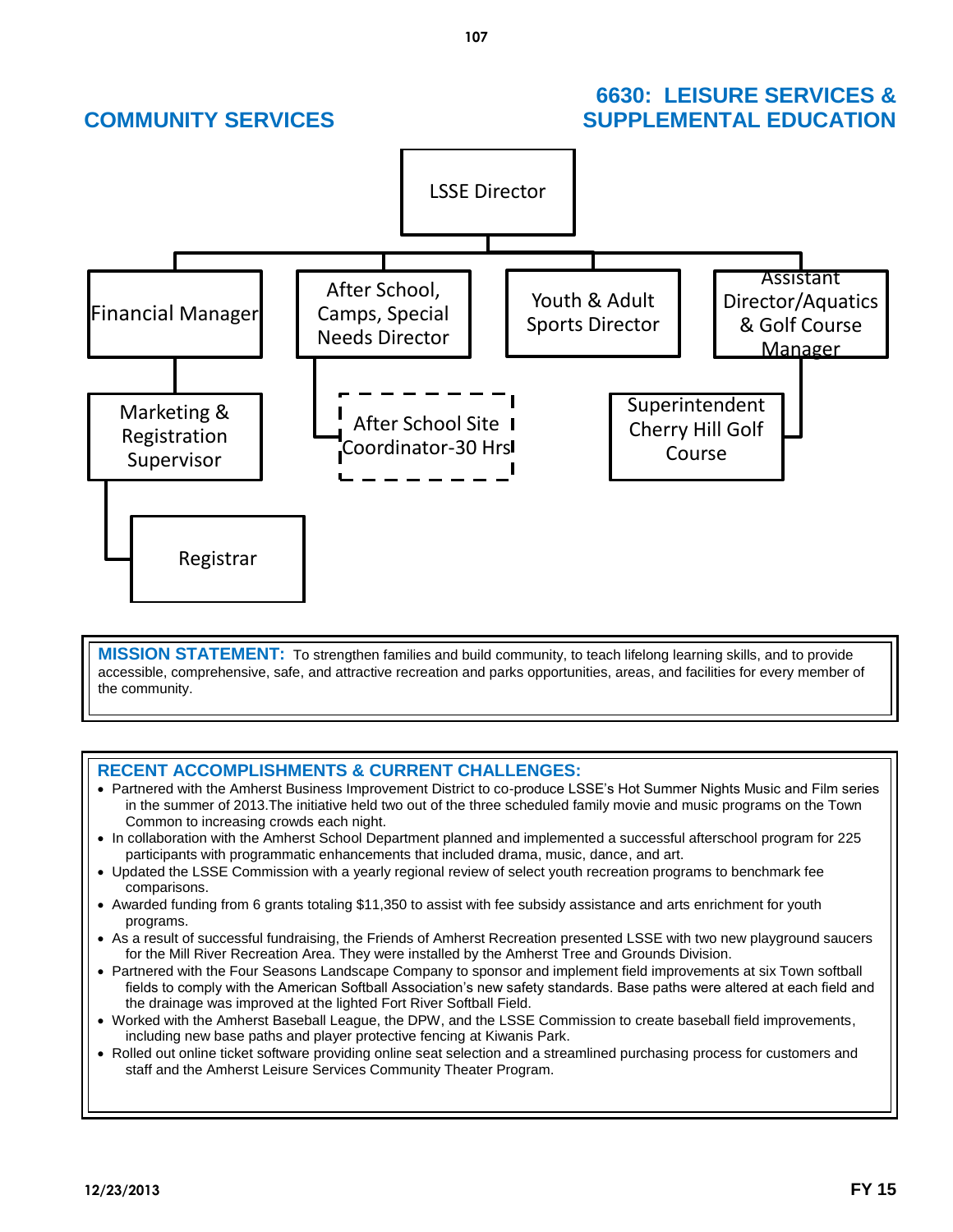## **6630: LEISURE SERVICES & COMMUNITY SERVICES SUPPLEMENTAL EDUCATION**

## **RECENT ACCOMPLISHMENTS & CURRENT CHALLENGES: (continued)**

- Advanced program marketing and customer feedback strategies. Used targeted e-mails to inform the public of events and programs. Utilized online websites such as Craig's list. Increased Facebook friends from 125 to over 500. Participated in off-site presentations at farmers' markets and fairs for the first time and invigorated program promotion. Conducted targeted phone and digital surveys including a youth sports digital survey reaching out to 600 families.
- Added a new youth education class featuring an original musical theater program entitled, Youth on Broadway. The program instructed 30 youth in grades 3-12 and culminated in a two day public performance.
- Collaborated with the Department of Elder Affairs to receive a new 20 hour federally funded senior program assistant.
- Continuing challenges include finding new ways to cost effectively provide quality programs that are accessible to all.

### **LONG RANGE OBJECTIVES:**

- To develop and preserve additional recreation and parks facilities as outlined in the Open Space and Recreation Plan.
- To develop a portion of the Hawthorne property for recreational use as voted by Amherst's Town Meeting in May of 2010 when the Hawthorne land was acquired.
- Revived regular meetings of DPW, School, and Town staff with representation from the LSSE Commission for Community Fields and Facilities Meetings to identify shared capital projects, review usage trends, coordinate maintenance issues, and foster communication.

- To develop a sustainable fees policy by type of program to be offered and a program funding strategy.
- To develop and implement strategies to increase program participation.
- To continue to work with the BID Director and the Amherst Area Chamber of Commerce on special events and programs that build community, attract tourism, and support the local economy.
- To continue to work cooperatively with the Amherst School Department's new Amherst Family Center, the Achievement Academy and the Amherst Afterschool partnership to help families link with other LSSE programs and community services.
- To update the LSSE Commission on local, state, and national benchmarking and trends in fees, charges, programs, and capital improvements to aid the Commission in developing recommendations for the Director and Town Manager to consider.

| <b>SERVICE LEVELS:*</b>                                                                                                                                                                                                                                                                                                                                                                                                          | <b>FY 09</b><br>Actual                                                                                  | <b>FY 10</b><br><b>Actual</b>                                                              | <b>FY 11</b><br><b>Actual</b>                                                              | <b>FY 12</b><br>Actual                                                               | <b>FY 13</b><br><b>Actual</b>                                                    |
|----------------------------------------------------------------------------------------------------------------------------------------------------------------------------------------------------------------------------------------------------------------------------------------------------------------------------------------------------------------------------------------------------------------------------------|---------------------------------------------------------------------------------------------------------|--------------------------------------------------------------------------------------------|--------------------------------------------------------------------------------------------|--------------------------------------------------------------------------------------|----------------------------------------------------------------------------------|
| Youth Programs Offered<br><b>Adult Programs Offered</b><br><b>Participants Served</b><br>Total Registrants *<br>Total Community Events Attendees *<br>Youth Sports Coaches Trained<br>Coaches Training Sessions Offered<br>Tickets Processed<br>Fee Subsidy Families Served<br>Fee Subsidy Individuals Served<br><b>LSSE Commission Meetings</b><br><b>Grant Applications Prepared</b><br><b>Facility Renovations Undertaken</b> | 342<br>202<br>42.661<br>7.123<br>28,741<br>125<br>6<br>5,239<br>180<br>542<br>12<br>6<br>$\overline{2}$ | 335<br>160<br>42.853<br>5,811<br>26,671<br>120<br>6<br>5,371<br>179<br>746<br>12<br>5<br>3 | 220<br>145<br>42.180<br>4.941<br>28,315<br>121<br>6<br>6,475<br>229<br>805<br>12<br>6<br>3 | 235<br>146<br>37.842<br>5,400<br>25,930<br>20<br>6<br>5,882<br>237<br>880<br>14<br>9 | 251<br>159<br>40,603<br>6,163<br>25,182<br>120<br>6<br>4,861<br>252<br>956<br>12 |
| Program Volunteers Utilized<br><b>Estimated Volunteer Hours</b><br><b>Committees Staffed</b><br>Partnerships/Collaborations<br>*See Appendix C for Details.                                                                                                                                                                                                                                                                      | 640<br>15,113<br>12<br>14                                                                               | 658<br>17,437<br>12<br>23                                                                  | 689<br>18,615<br>11<br>23                                                                  | 690<br>19,096<br>10<br>22                                                            | 628<br>18,066<br>10<br>23                                                        |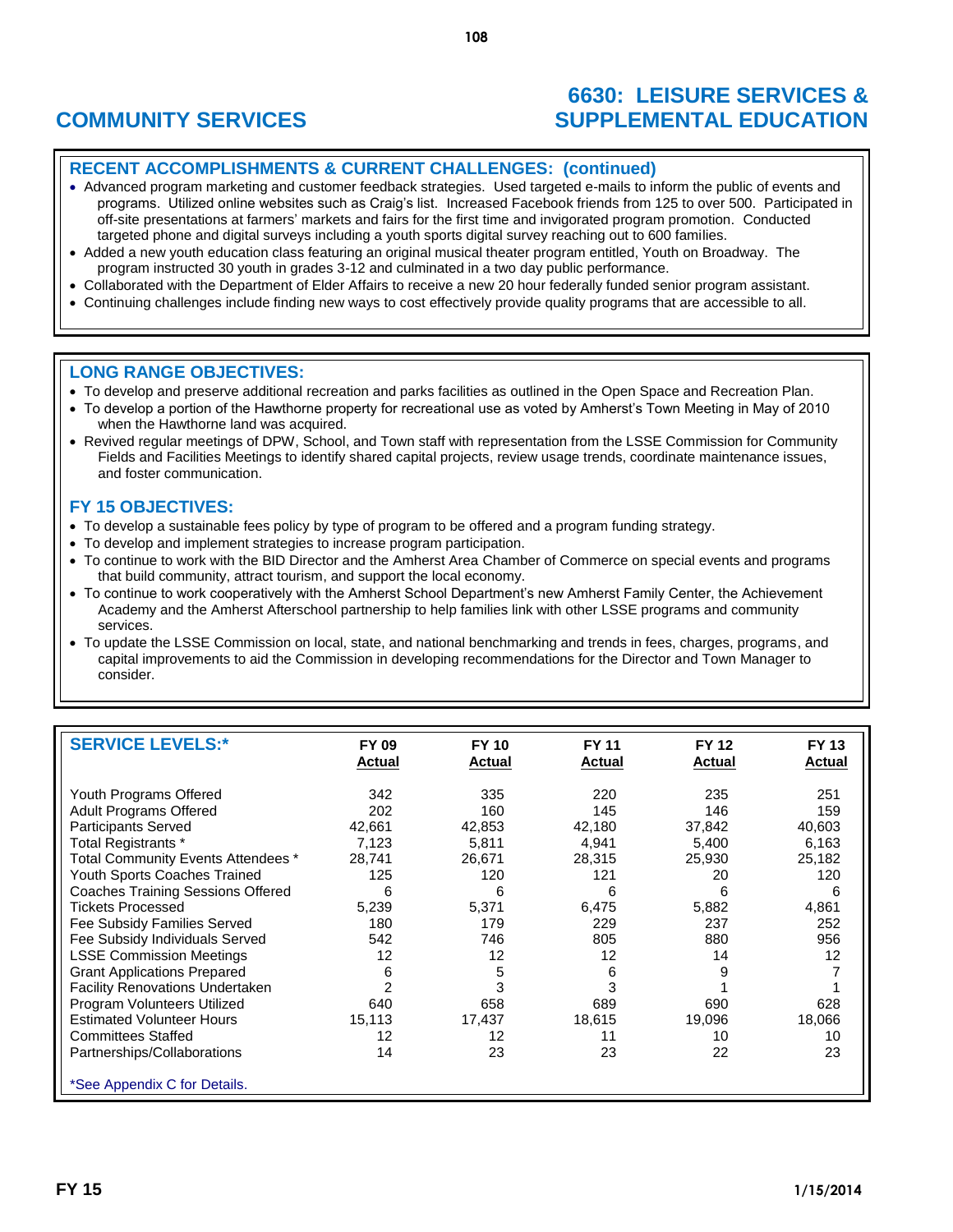## **6630: LEISURE SERVICES & COMMUNITY SERVICES SUPPLEMENTAL EDUCATION**

|                               | <b>FY11</b>     | <b>FY12</b> | <b>FY13</b> | <b>FY14</b> | <b>FY15</b> | Change      | Percent |
|-------------------------------|-----------------|-------------|-------------|-------------|-------------|-------------|---------|
|                               | Actual          | Actual      | Actual      | Budget      | Manager     | FY 14 - 15  | Change  |
|                               |                 |             |             |             |             |             |         |
| <b>Personnel Services</b>     | \$<br>429.736   | 400.133     | 416.887     | 415.096     | 413,270     | (1,826)     | $-0.4%$ |
| <b>Operating Expenses</b>     | \$<br>34,207    | 78,003      | 116,154     | 116,029     | 116,029     | 0           | 0.0%    |
| Capital Outlay                | \$<br>0         | 0           | 0           | 0           | 0           | 0           | 0.0%    |
|                               |                 |             |             |             |             |             |         |
| <b>TOTAL APPROPRIATION</b>    | \$<br>463,943   | 478,136     | 533,041     | 531,125     | 529,299     | (1,826)     | $-0.3%$ |
| <b>TOTAL PROGRAMS</b>         |                 |             |             |             |             |             |         |
| (Appendix C)                  | \$<br>1,043,143 | 997,866     | 846,688     | 813,927     | 918,971     | 105,044     | 12.9%   |
| <b>TOTAL BUDGET</b>           | 1,507,086       | 1,476,002   |             | 1,345,052   | 1,448,270   | 103,218     | 7.7%    |
|                               |                 |             | 1,379,729   |             |             |             |         |
| SUPPLEMENTAL INFORMATION      |                 |             |             |             |             |             |         |
| <b>Employee Benefits</b>      | \$<br>207,778   | 189,719     | 185,583     | 184,977     | 182,724     | (2, 253)    | $-1.2%$ |
| <b>Capital Appropriations</b> | \$<br>0         | 0           | 0           | 22,285      |             | (22, 285)   | 0.0%    |
|                               |                 |             |             |             |             |             |         |
| TOTAL DEPARTMENT COST         | \$<br>1,714,864 | 1,665,721   | 1,565,312   | 1,552,314   | 1,630,994   | 78,680      | 5.07%   |
|                               |                 |             |             |             |             |             |         |
| SOURCES OF FUNDS              |                 |             |             |             |             |             |         |
| Revolving Funds Admin.        | \$<br>302,167   | 279,533     | 386,335     | 361,330     | 361,330     | 0           | 0.0%    |
| Reimbursements                |                 |             |             |             |             |             |         |
| Program Fees                  | \$<br>1,043,504 | 996,801     | 851,885     | 813,927     | 918,971     | 105,044     | 12.9%   |
| Program Surplus               | \$              |             |             |             |             | $\mathbf 0$ | 0.0%    |
| Taxation                      | \$<br>161,776   | 198,603     | 146,706     | 169,795     | 167,969     | (1,826)     | $-1.1%$ |
| <b>POSITIONS</b>              |                 |             |             |             |             |             |         |
| Full Time                     | 7.75            | 6.45        | 6.45        | 6.45        | 6.45        | 0.00        |         |
| Part Time With Benefits       | 0.00            | 0.00        | 0.00        | 0.00        | 0.00        | 0.00        |         |
| <b>Full Time Equivalents</b>  | 7.75            | 6.45        | 6.45        | 6.45        | 6.45        | 0.00        |         |
|                               |                 |             |             |             |             |             |         |

## **MAJOR COMPONENTS:**



Personnel Services include salaries for the Director, an Assistant Director (shared 45/20/35% with the Pools and Cherry Hill Golf Course), two full time program directors, a program assistant, and two customer assistants.

Program Subsidies, \$70,889, provide tuition assistance to low income families. This Department uses the criteria used by the schools for qualification in assisted lunch programs.

## **SIGNIFICANT BUDGET CHANGES:**

Personnel services decrease slightly because of staff turnover, with new staff hired at a lower level.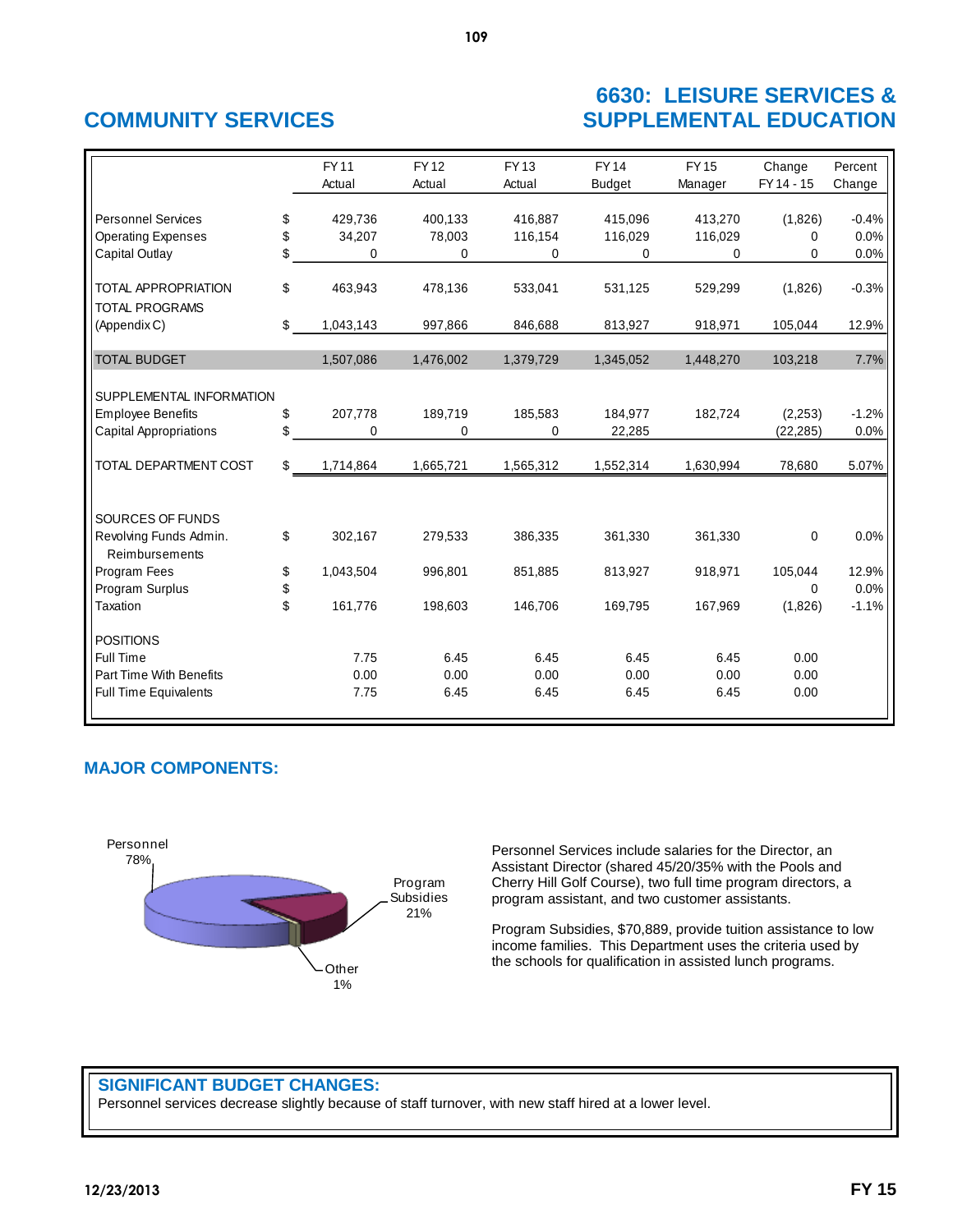# **COMMUNITY SERVICES 6633: MUNICIPAL POOLS**

**MISSION STATEMENT:** To enhance the physical and social development of every participant by providing safe, organized, accessible, and well managed aquatic programs and facilities.

### **RECENT ACCOMPLISHMENTS & CURRENT CHALLENGES:**

- War Memorial Pool reopened for its second consecutive summer with major renovations that occurred during the previous fiscal year.
- Review of current hours of operation, fee structure, and programming by citizen groups that will result in an improved approach to the operation of all the Town's swimming facilities for the upcoming 2014 season

### **LONG RANGE OBJECTIVES:**

- To investigate future improvements and renovations of the Town's Aquatic Facilities utilizing grant funding including: improvements to both pool houses, structural improvements at Mill River, and spray parks at Groff Park and War Memorial.
- To continue to operate safe and affordable aquatics programs including lessons, lap swim, and open swim that meet the needs of the residents of Amherst and surrounding areas.

### **FY 15 OBJECTIVES:**

Utilizing information gathered from the community through a series of citizen focus groups, implement recommended changes to pool operations including: reducing the daily use fee, increasing lap swim hours, increasing open swim hours, and increasing number of operating days.

| <b>SERVICE LEVELS:</b>                  | FY 09<br><b>Actual</b> | <b>FY 10</b><br><b>Actual</b> | <b>FY 11</b><br><b>Actual</b> | <b>FY 12</b><br><b>Actual</b> | <b>FY 13</b><br><b>Actual</b> |
|-----------------------------------------|------------------------|-------------------------------|-------------------------------|-------------------------------|-------------------------------|
| Number of Operating Days<br>War<br>Mill | 53<br>64               | 0<br>58                       | 0<br>58                       | 0<br>58                       | 43<br>65                      |
| Pool Passes Sold                        |                        |                               |                               |                               |                               |
| <b>Full Summer Passes</b>               | 94                     | 59                            | 120                           | 101                           | $251*$                        |
| <b>Half Summer Passes</b>               | 28                     | 20                            | 41                            | 46                            | 188*                          |
| <b>Total Passes Sold</b>                | 122                    | 59                            | 161                           | 147                           | 182                           |
| Enrollees per summer pass               | 516                    | 176                           | 408                           | 353                           | 439                           |
| Open Swim Attendance                    |                        |                               |                               |                               |                               |
| Daily Admissions                        | 4,252                  | 4,015                         | 3,950                         | 2,998                         | 4,223                         |
| Pass Admissions                         | 3,151                  | 1,700                         | 1,766                         | 1,394                         | 3,067                         |
| <b>Total Admissions</b>                 | 7,403                  | 5,715                         | 5,736                         | 4,392                         | 7,290                         |
| Swim Lessons                            |                        |                               |                               |                               |                               |
| Swim Lesson Registrations               | 510                    | 308                           | 310                           | 427                           | 424                           |
| Camp Swim Lesson Registrations          | 479                    | 457                           | 479                           | 479                           | 466                           |
| *Total number of individuals.           |                        |                               |                               |                               |                               |
|                                         |                        |                               |                               |                               |                               |
|                                         |                        |                               |                               |                               |                               |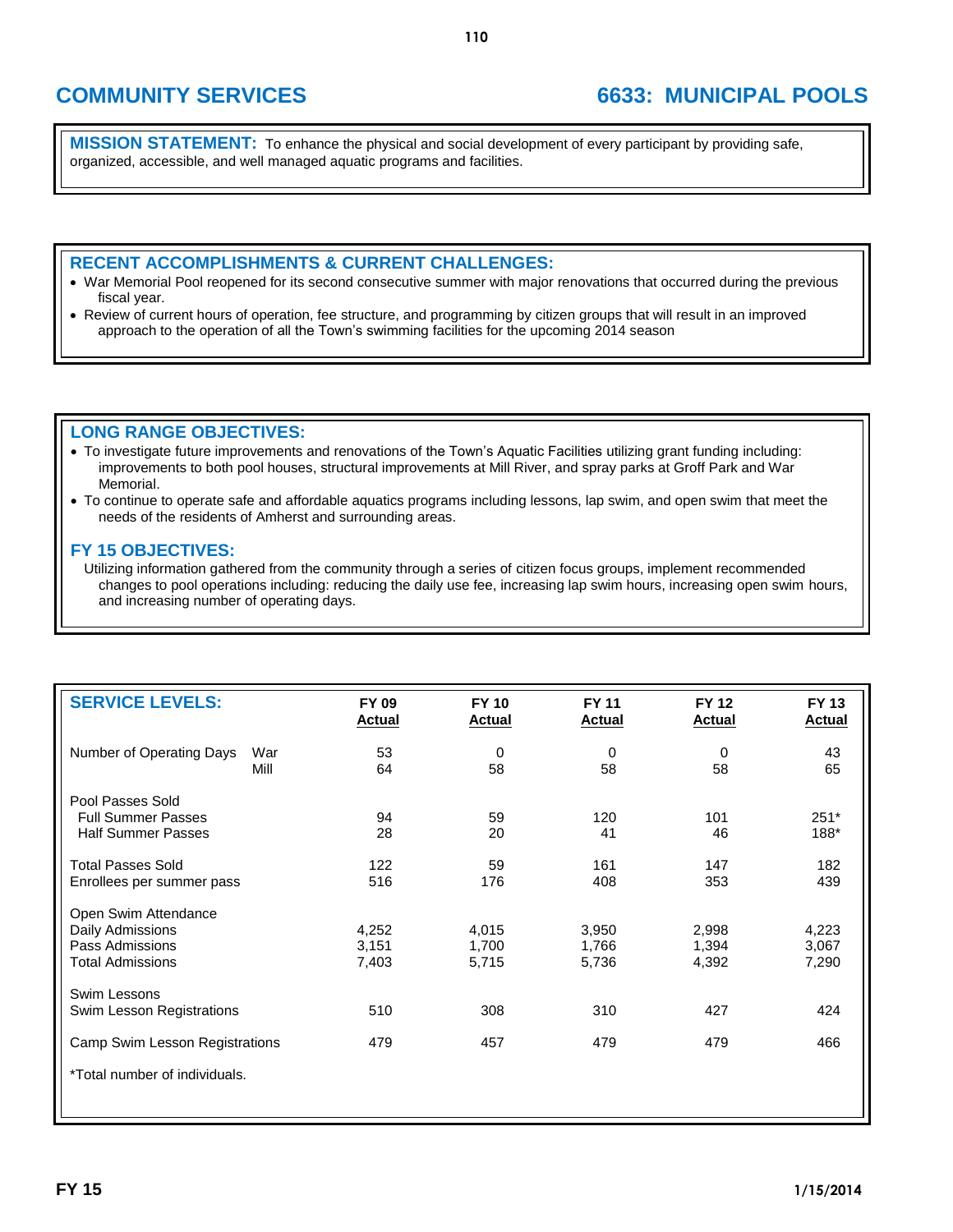## **COMMUNITY SERVICES 6633: MUNICIPAL POOLS**

|                               | <b>FY11</b><br>Actual | <b>FY12</b><br>Actual | <b>FY13</b><br>Actual | <b>FY14</b><br><b>Budget</b> | <b>FY15</b><br>Manager | Change<br>FY 14 - 15 | Percent<br>Change |
|-------------------------------|-----------------------|-----------------------|-----------------------|------------------------------|------------------------|----------------------|-------------------|
| <b>Personnel Services</b>     | \$<br>54,879          | 91,591                | 137,506               | 144,235                      | 144,466                | 231                  | 0.2%              |
|                               |                       |                       |                       |                              |                        |                      |                   |
| <b>Operating Expenses</b>     | \$<br>21,048          | 30,487                | 39,663                | 45,650                       | 45,650                 | $\Omega$             | 0.0%              |
| Capital Outlay                | \$<br>0               | 0                     | 0                     | 0                            | 0                      | 0                    | 0.0%              |
| <b>TOTAL APPROPRIATION</b>    | \$<br>75,927          | 122,078               | 177,169               | 189,885                      | 190,116                | 231                  | 0.1%              |
|                               |                       |                       |                       |                              |                        |                      |                   |
| SUPPLEMENTAL INFORMATION      |                       |                       |                       |                              |                        |                      |                   |
| <b>Employee Benefits</b>      | \$<br>5,696           | 6,704                 | 7,329                 | 9,991                        | 10,837                 | 846                  | 8.5%              |
| <b>Capital Appropriations</b> | \$<br>50,000          | 0                     | 0                     | 60,000                       | 0                      | (60,000)             | 0.0%              |
|                               |                       |                       |                       |                              |                        |                      |                   |
| TOTAL DEPARTMENT COST         | \$<br>105,246         | 128,782               | 184,498               | 259,876                      | 200,953                | (58, 923)            | $-22.7%$          |
| SOURCES OF FUNDS              |                       |                       |                       |                              |                        |                      |                   |
| Fees                          | \$<br>52,586          | 52,540                | 73,318                | 90,000                       | 90,000                 | 0                    | 0.0%              |
| Taxation                      | \$<br>52,660          | 115,829               | 103,851               | 99,358                       | 100,116                | 758                  | 0.8%              |
| <b>POSITIONS</b>              |                       |                       |                       |                              |                        |                      |                   |
| Full Time                     | 0.20                  | 0.20                  | 0.20                  | 0.20                         | 0.20                   | 0.00                 |                   |
| Part Time With Benefits       | 0.00                  | 0.00                  | 0.00                  | 0.00                         | 0.00                   | 0.00                 |                   |
| <b>Full Time Equivalents</b>  | 0.20                  | 0.20                  | 0.20                  | 0.20                         | 0.20                   | 0.00                 |                   |
|                               |                       |                       |                       |                              |                        |                      |                   |

## **MAJOR COMPONENTS:**



Personnel Services include the Assistant Director's salary (shared 20/45/35% with the LSSE and Cherry Hill Golf Course), \$10,304 for a portion of the LSSE Director, registration and program support provided by LSSE employees (.03 FTE), and part time non-benefited lifeguards, and instructors.

Utilities & Maintenance, \$22,900, includes fuel, electricity, water, sewer, and materials.

Supplies, \$12,200 include chemicals, cleaning and other departmental supplies, as well as state-mandated uniforms.

Subsidies provide financial assistance to low income families.

## **SIGNIFICANT BUDGET CHANGES:** None.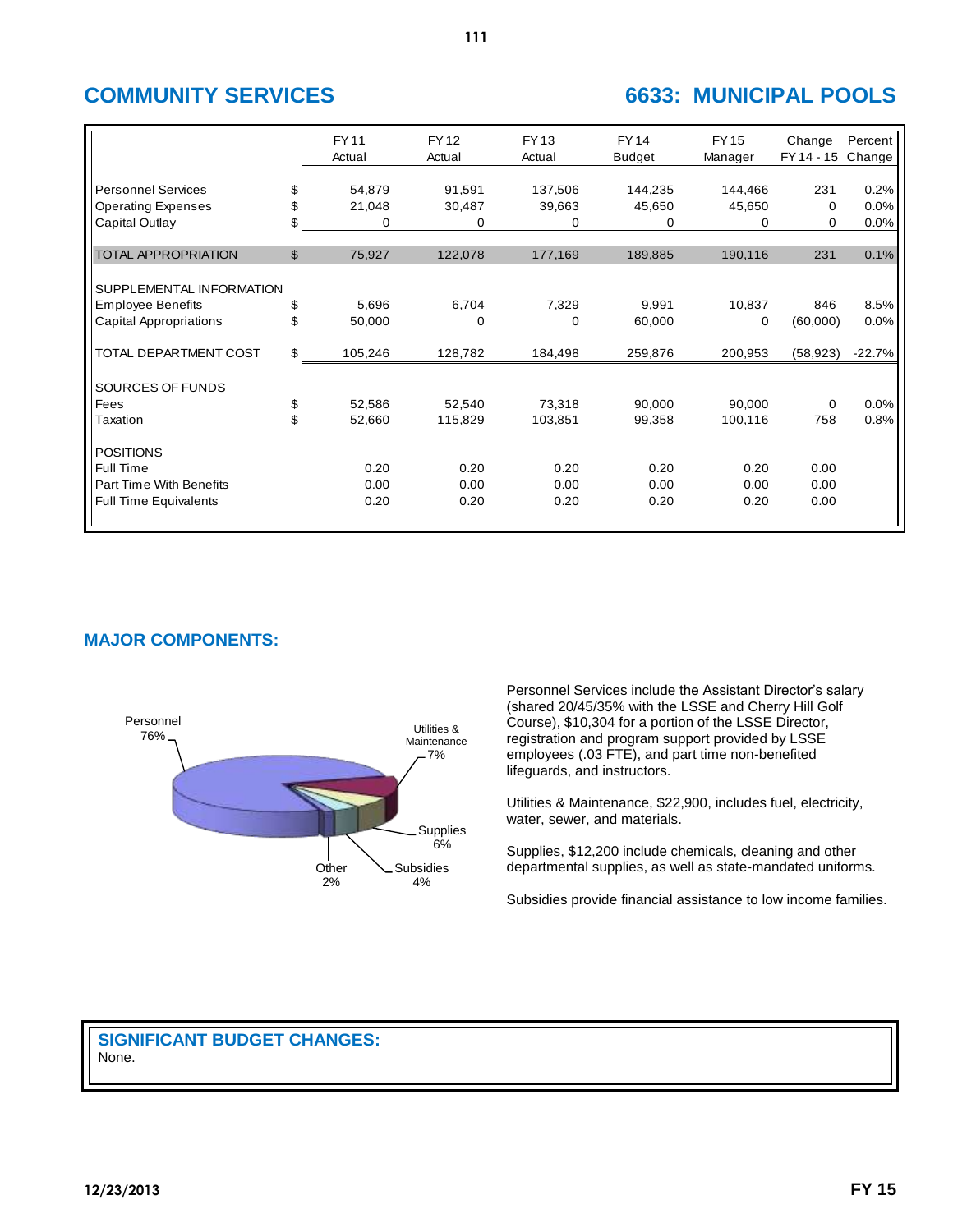# **COMMUNITY SERVICES 6660: GOLF COURSE**

**MISSION STATEMENT:** To provide a high quality and affordable golf experience for residents of the Town and the surrounding area as well as year round recreational experiences for the community.

### **RECENT ACCOMPLISHMENTS & CURRENT CHALLENGES:**

- Cherry Hill Golf Course generated a small surplus in FY 13. Over the past six years the golf course has covered its direct costs.
- Significant improvements continue to be made to the course resulting in a higher quality facility. Major improvements last year include: completion of well installation improving irrigation of the course and improvements to greens and bunkers.
- Recreational programming at Cherry Hill continues to be expanded in order to expose more members of our community to the site through a variety of programs including: Disc Golf, WinterFest, hiking, bird watching treks, and Nordic skiing.
- Cherry Hill Golf Course was voted "Best Golf Course in Western Massachusetts" by the 2013 Valley Advocate Reader Poll.

### **LONG RANGE OBJECTIVES:**

- To examine ways to reduce energy consumption at the course.
- To maintain the course as a scenic wildlife habitat and recreational asset for the Town on a year-round basis.
- To expand winter programming at the course including making the clubhouse more accessible during winter months.
- To offer diverse non-golf related recreational programming opportunities at the site that attracts participation from Amherst area residents who are non-golfers.

- To increase the number of rounds played at the course by offering special discount incentives and targeted promotional activities that attract college students; increasing participation in leagues; providing additional golf clinics; and expanding the number of tournaments and outings.
- To examine more energy efficient ways to heat the clubhouse.
- To expand Winter usage of the site through programs like "WinterFest" and collaboration with the Amherst Regional High School Nordic ski team to improve trails and provide at least one additional winter programming opportunity.
- To create an open and friendly environment that allows compatible programming on the shoulder months of the golf season.

| <b>SERVICE LEVELS:</b> | <b>FY 09</b>  | <b>FY 10</b>  | <b>FY 11</b>  | <b>FY 12</b>  | <b>FY 13</b>  |
|------------------------|---------------|---------------|---------------|---------------|---------------|
|                        | <b>Actual</b> | <b>Actual</b> | <b>Actual</b> | <b>Actual</b> | <b>Actual</b> |
| Rounds of Golf Played  | 16,106        | 15.623        | 13,905        | 15,079        | 14.814        |
| By Season Passholder   | 5,899         | 5,722         | 5,093         | 5,297         | 5,101         |
| By General Public      | 10.207        | 9.901         | 8,812         | 9.782         | 9,713         |
| Season Passes Sold     | 171           | 168           | 137           | 137           | 127           |